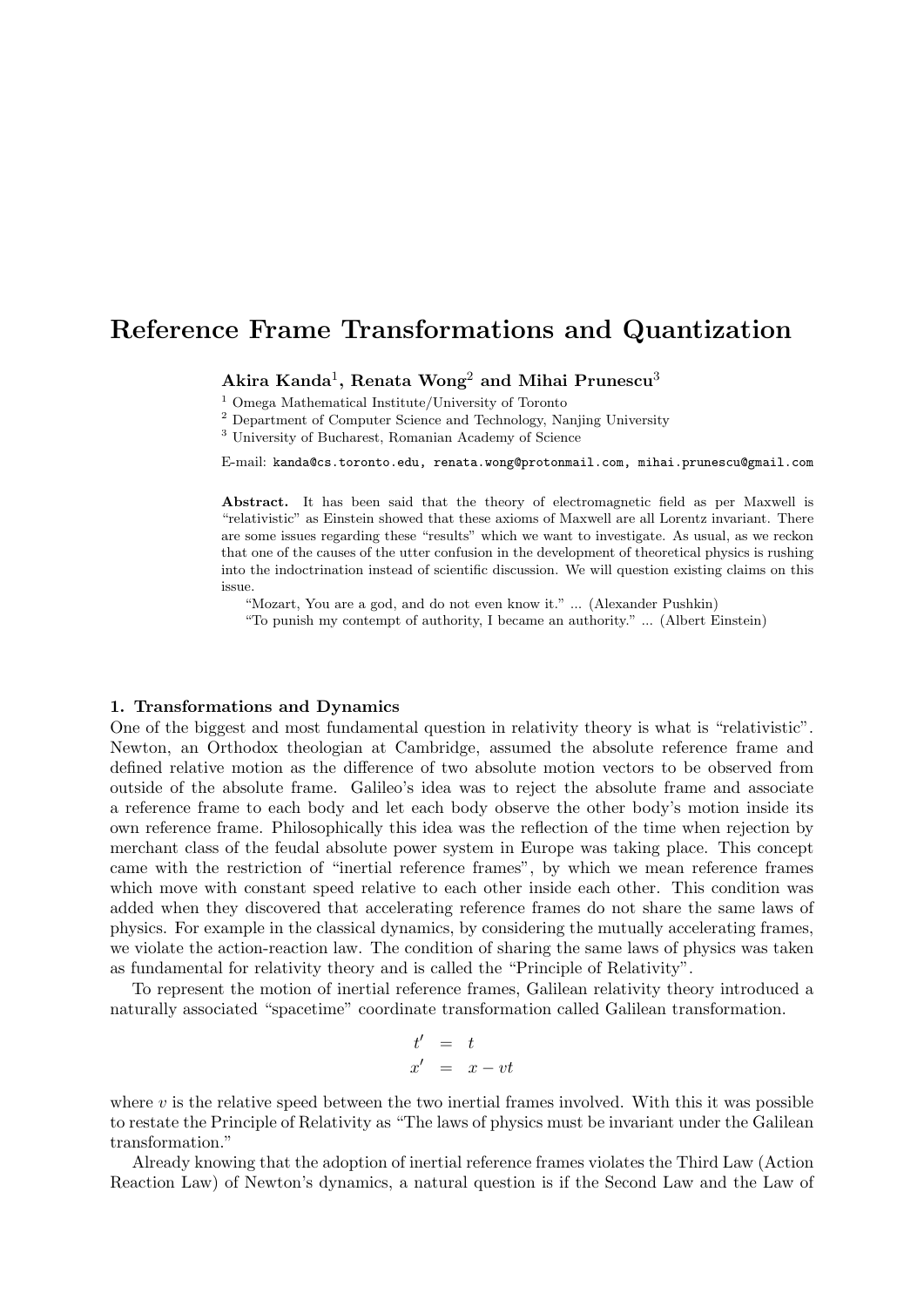Gravity is invariant under the Galilean transformation. Curiously, this question was never considered. However, as we will present below, the answer is "yes" for Galilean transformation.

$$
F = m \frac{d^2 x}{dt^2} \qquad \Longrightarrow \qquad F = m \frac{d^2 (x - vt)}{dt^2} = m \frac{d^2 x}{dt^2}.
$$

$$
F = \frac{GmM}{(x_m - x_M)^2} \qquad \Longrightarrow \qquad F = \frac{GmM}{((x_m - vt) - (x_M - vt))^2} = \frac{GmM}{(x_m - x_M)^2}.
$$

So, in the case of Galilean Transformation, the damage of relativization is limited to the loss of the Third Law.

**Remark (1)** By identical argument we can show that the Coulomb force law is invariant under the Galilean transformation.

To Galilean Relativity Theory, Einstein added an "extra" Axiom of Constancy of the Speed of Light, which claims that the speed of light is constant  $c$  in any inertial reference frames, in symbols  $c + v = c$ . [11] The result is what we now call the Special Theory of Relativity. The simplest and most effective refutation of this claim came from Anderton [1] of Natural Philosophy Alliance. He incisively pointed out that "if  $c+v = c$  is true then c is not a speed." We presented an incisive argument to back up Anderton's argument. Assume that  $v$  is the absolute speed of Michelson-Morley apparatus in the absolute space. Even if  $c + v$  is the absolute speed of the light moving towards the mirror, the effect of this cancels out because the mirror is also moving with speed  $v$  in the absolute frame. On the same token, though the reflected light moves with speed  $c - v$  towards the emitter of light, as the emitter is moving with speed v, the effect of v cancels out. So, we will never detect this  $v$ . This came from the "ill fated" interpretation of Michelson-Morley experiment.

Thus, Einstein derived the so called Lorentz transformation in between two inertial reference frames. Before Einstein, Lorentz derived a coordinate transformation only in between the absolute aether frame and an observer's frame moving in the absolute frame, assuming that the length of a matter moving in the absolute frame contracts when it moves in the absolute frame, aka the "Lorentz-FitzGerald contraction".[20] Einstein generalized this result of Lorentz to the setting of arbitrary inertial reference frames without involving absolute frame. It goes as follows:

$$
x' = \frac{(x - vt)}{\sqrt{1 - (v/c)^2}}
$$
  

$$
t' = \frac{1}{\sqrt{1 - (v/c)^2}} \left( t - \frac{vx}{c^2} \right)
$$

.

With this, Einstein rewrote the Principle of Relativity as "Laws of Physics must be invariant under the choice of inertial reference frames which later was taken as the invariance under the Lorentz transformations." Before this the Principle of relativity meant that the laws of physics must be invariant under the choice of inertial reference frames. (Though not specifically brought up explicitly, this implied that the laws of physics must be invariant under the Galilean transformations.)

Putting aside that this theory, as the extension of Galilean Relativity Theory, violates the Third Law, it is curious to find out what about the Second Law and the Law of Gravity. Clearly they fail to be invariant under the Lorentz transformation, as we have

$$
F = m \frac{d^2x}{dt^2} \quad \implies \quad F = m \frac{d^2}{dt^2} \frac{(x - vt)}{\sqrt{1 - (v/c)^2}} \neq m \frac{d^2x}{dt^2}.
$$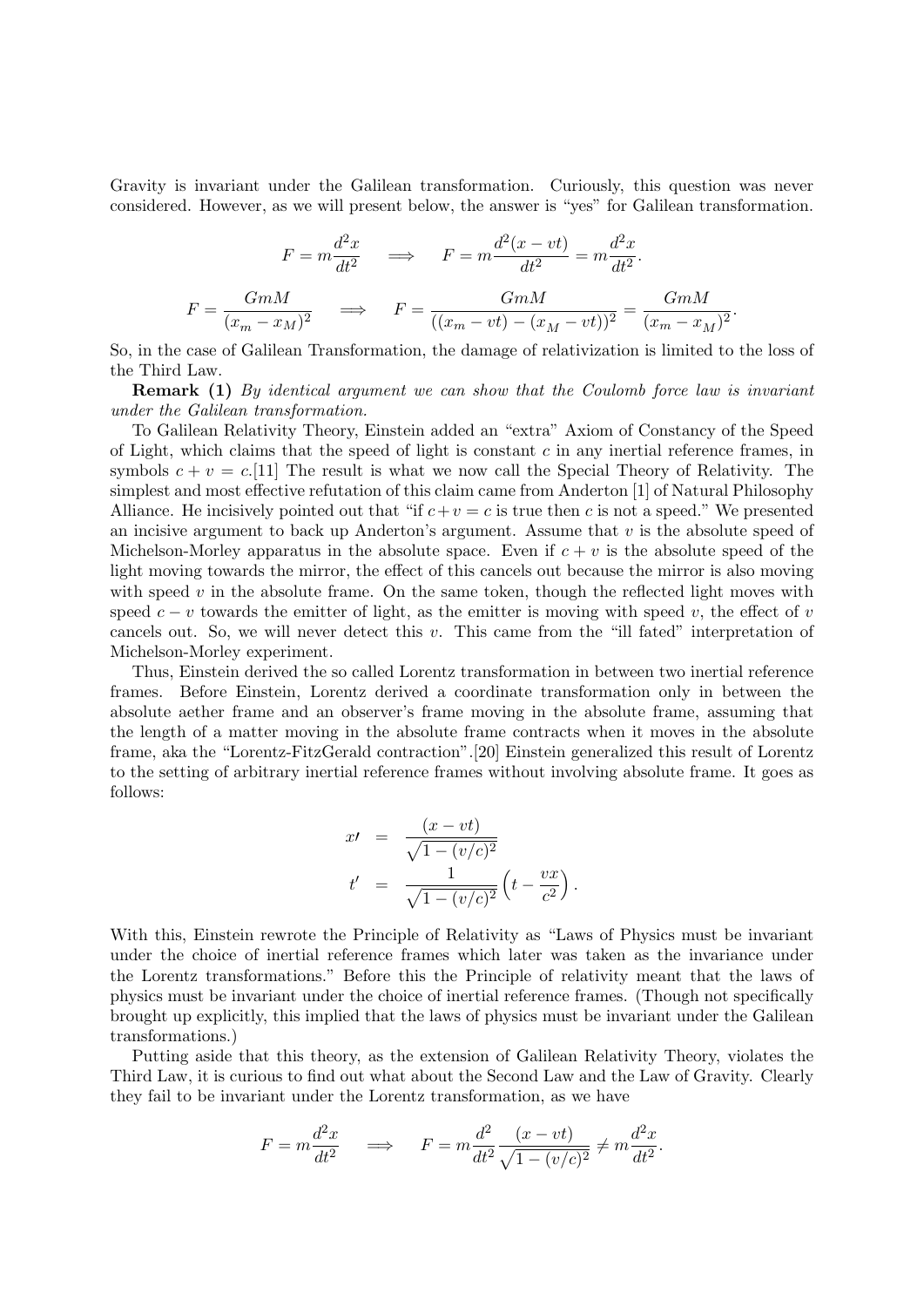$$
F = \frac{GmM}{(x_m - x_M)^2} \Longrightarrow F = \frac{GmM}{(\frac{(x_m - vt)}{\sqrt{1 - (v/c)^2}} - \frac{(x_M - vt)}{\sqrt{1 - (v/c)^2}})^2} = \frac{GmM}{(\frac{(x_m - x_M)}{\sqrt{1 - (v/c)^2}})^2} \neq \frac{GmM}{(x_m - x_M)^2}.
$$

This means that under Einsteinian relativisation all axioms of Newtonian dynamics except the first axiom of the Law of Inertia fail. The damage of relativisation is much bigger when we take Einsteinian relativisation over Galilean relativisation.

**Remark (2)** Again, by identical argument we can show that Lorentz transformation fails to conserve the Coulomb's laws.

# 2. Transformations and Electromagnetism

One of the major reason for the introduction of the Lorentz transformation was that Lorentz discovered that the electromagnetic wave equation of Maxwell is not invariant under the Galilean transformation. He discovered that a "better" coordinate transformation by himself, called Lorentz Transformation, preserves Maxwell's electromagnetic wave equation.[20] Einstein generalized this "promising" result by showing that under the Lorentz transformation all basic equations of Maxwell's electromagnetic field theory are invariant.[11] This became the vindication for the claim that Maxwell's electromagnetic field theory is relativistic in Einsteinian sense.

First, though wave equations are not conserved under the Galilean transformations, wave functions are transformed into wave functions through Galilean transformations. So, it is not quite clear if we needed Lorentz transformations to begin with. If the issue of relativity is just the changing of reference frames, then Galilean transformation is the most natural transformation representing the choice of inertial reference frames. The dominating argument for supporting the Lorentz transformation is twofold:

- (i) Lorentz transformation maps electromagnetic wave equations into electromagnetic wave equations while Galilean transformations fail to do so. To this the right response is that wave mechanics and particle mechanics are entirely different theories covering entirely different issues of physics. Galilean transformation came from the consideration of relativising particle kinematics. It is totally expected that this transformation does not deal with physical waves, which exist upon continuum wave mediums. In wave mechanics, it is not particles which move in the direction of the wave. It is the localized vibration energy of the medium which moves. For this reason, wave mechanics has no naturally associated momentum, which is the product of speed and mass. The hypothetical momentum of waves came from the ill-fated relativistic theory of waves as per de Broglie.[8]
- (ii) Lorentz transformation conserves Maxwell's electromagnetic equations into equivalent equations. We will discuss later the issue of whether Galilean transformations do the same.

Maxwell reduced the entire electromagnetic theory to the following field plus current equations:

$$
\nabla \times \mathbf{E} = -\frac{1}{c} \frac{\partial \mathbf{H}}{\partial t}, \quad \nabla \cdot \mathbf{E} = 4\pi \rho, \quad \nabla \cdot \mathbf{H} = 0, \quad \mathbf{J} = \rho \mathbf{v}, \quad \nabla \times \mathbf{H} = \frac{4\pi}{c} \mathbf{J} + \frac{1}{c} \frac{\partial}{\partial t} \mathbf{E}
$$

where  $c = \frac{1}{\sqrt{\epsilon_0}}$  $\frac{1}{\epsilon_0\mu_0}$ . Here  $\rho$  is electric charge density and **J** is the current called "conducting current" created by the charge density moving with speed v. Maxwell obtained the last equation, called "Generalized Ampère's Law", under the assumption that the charges in  $J$  move with constant speed **v**. Later this restriction was removed.

This introduction of J into the field theory is problematic. According to the definition of electric force field, charges placed in the field will not affect the field, meaning that the charges placed will not affect other charges which create the electric field.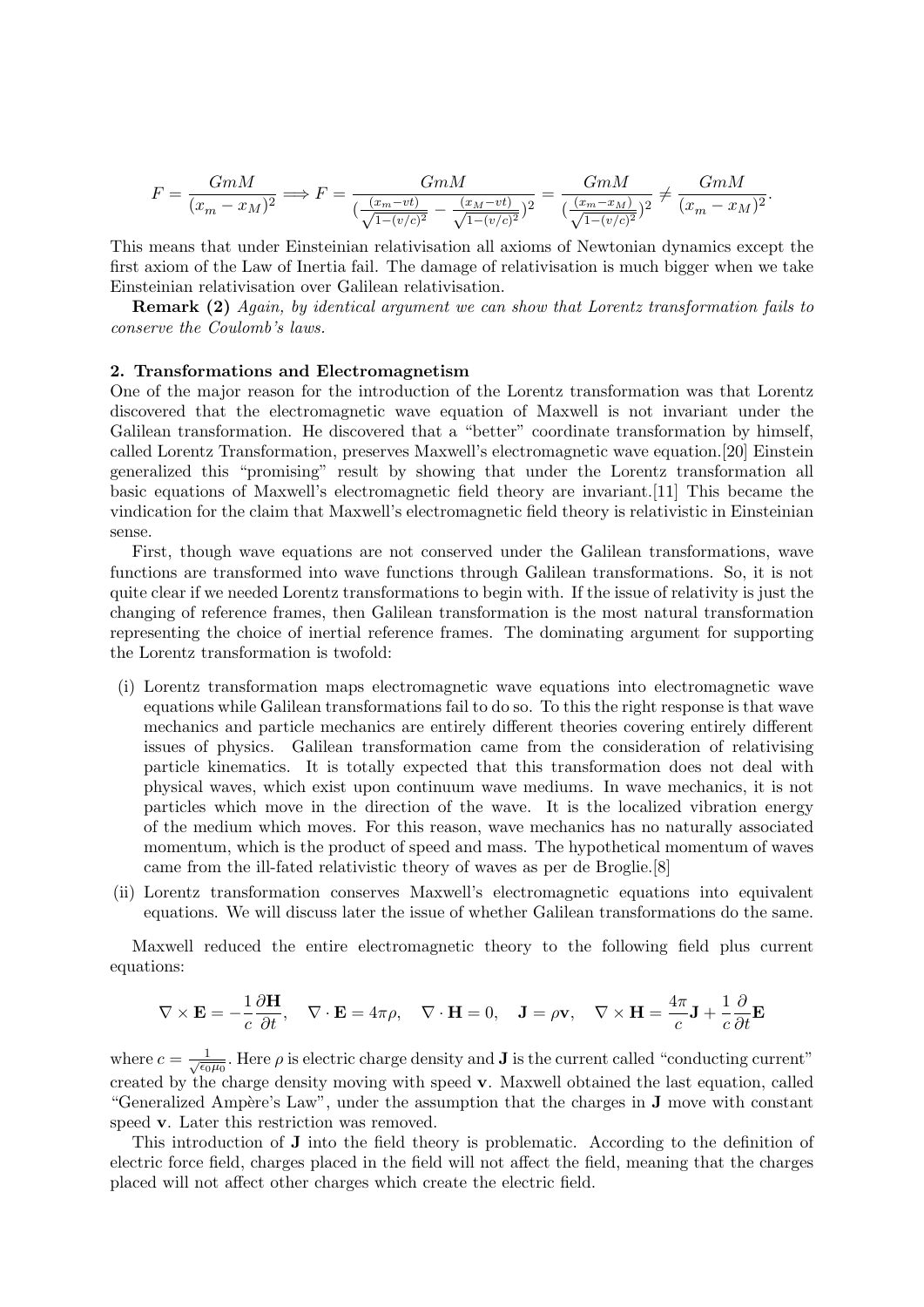Ontologically, it is hard to understand  $J$  at this basic level. How is it possible that mutually repelling electrons can form a coherent bundle? Their answer is inside a conductor. But, here is a vicious circularity. Conductors are objects to be studied in material science in which we have to use electromagnetic theory. This problem somehow resembles the problem of tension rope in classical dynamics. It is supposed to be a massless entity which moves under acceleration. Then it must be the case that all such ropes will move with infinite speed. How does it connect two bodies? It is a serious problem that in theoretical physics this kind of conceptual compromise is everywhere leading us to utterly compromised theories.

Here is yet another consequence of the logical inconsistency discussed above of Maxwell's electromagnetic field theory. Maxwell obtained the electromagnetic wave equation

$$
\nabla^2 \mathbf{E} = \frac{1}{c^2} \frac{\partial^2 \mathbf{E}}{\partial^2 t} \quad \text{and} \quad \nabla^2 \mathbf{H} = \frac{1}{c^2} \frac{\partial^2 \mathbf{H}}{\partial^2 t}.
$$

under the condition that  $J = 0$  (meaning no conducting current). From this wave equation, the calculated the speed of electromagnetic wave in vacuum as  $c = 1/\sqrt{\epsilon_0\mu_0}$ . Curiously, he also showed that electromagnetic waves are created by accelerating charges. But do accelerating charges not constitute a current? According to the mathematical definition of current, maybe Maxwell did not notice, but even a singular moving charge is a current. In fact, radio engineers say that when we have a circular closed circuit conducting electrons inside, it produced electromagnetic wave and one cycle of the electron is the cycle of the produced electromagnetic wave. This is because electrons in the circuit are under centripetal acceleration.

Lorentz was motivated when he found out that the Galilean transformation of the em wave equations are not wave equation. This lead him to try his own Lorentz transformation instead and he showed that the Lorentz transformation maps electromagnetic wave equation to electromagnetic wave equation.

Remark (3) This "claim" is to be refuted later in Section 6 however.

This formed a base for the claim that "Galilean transformation is invalid and should be replaced by Lorentz transformation." despite all other problems Lorentz transformations create, some of which we discussed in the previous section.

# 3. Transformation of Waves v.s. Transformation of Wave Equations

However, this hasty argument should be reconsidered due to the following legitimate argument: The wave equation in one dimension without sources for speed  $v$  is

$$
\nabla^2 \phi = \frac{1}{k} \frac{\partial^2 \phi}{\partial^2 t}.
$$

It is well known that when we Galilean transform this equation the result is not a wave equation anymore.

The general solution of this wave equation is

$$
\phi(x,t) = \psi_{+}(x - kt) + \psi_{-}(x + kt).
$$

The first term is a wave propagating with speed  $+k$ , and the second one with  $-k$ . The Galilean transformation transforms this general solution to

$$
\phi(x,t) = \psi_+(x - (k+v)t) + \psi_-(x + (k-v)t).
$$

This is a superposition of two waves and so it is a wave. This wave has a different speed from the original wave. But is it not expected due to the Galilean transformation?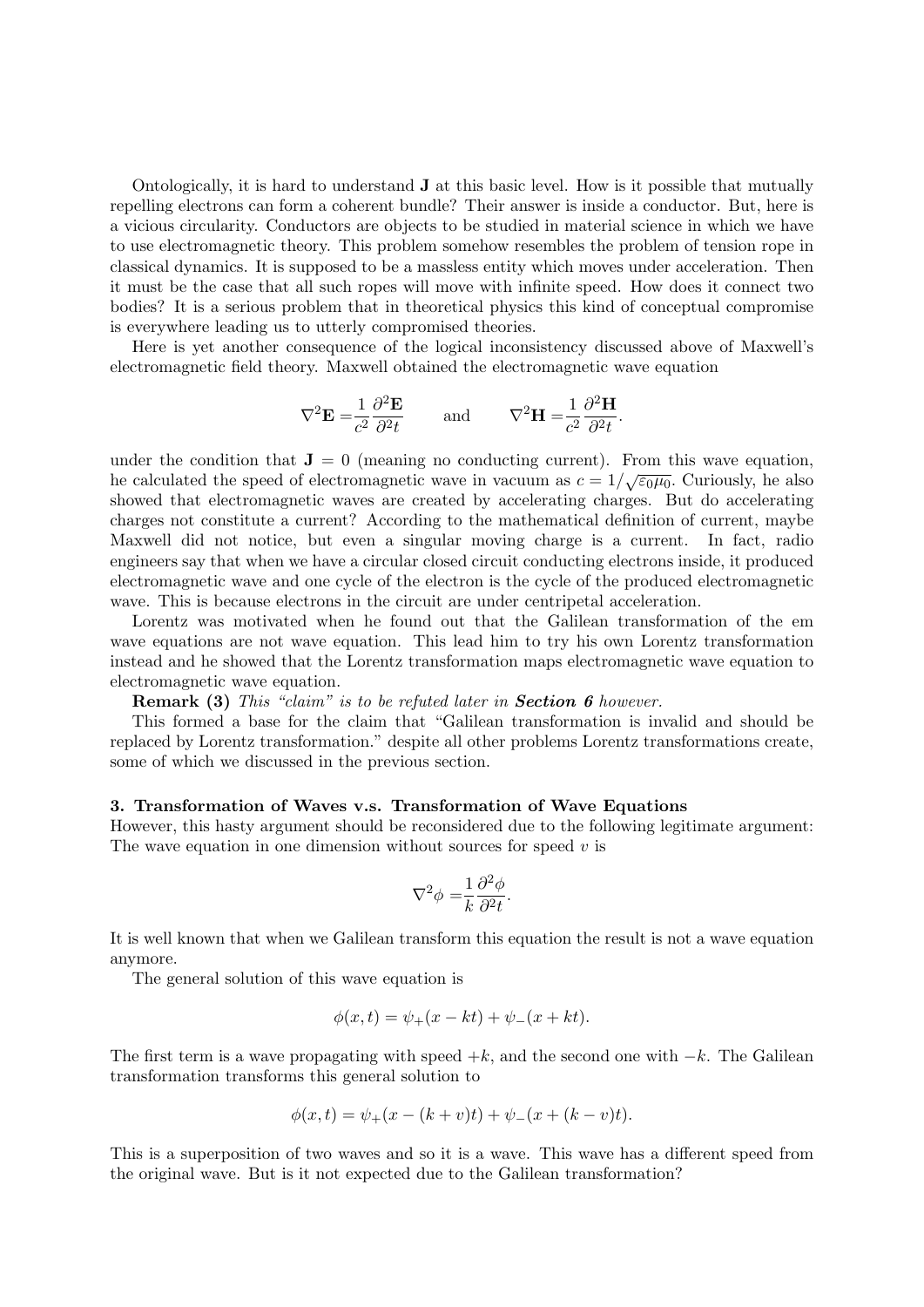We can support this argument using Fourier expansion too. A sinusoidal wave transforms into sinusoidal wave. So, a Fourier expansion which describes a wave also transforms into a Fourier series which represents a wave.

However, when we Lorentz transform a wave function, we do not get a wave function in general. For example it is known well that sinusoidal wave will be transformed into a sinusoidal wave by Lorentz transformation "if" the wave amplitude is the solution of a wave equation which is invariant under the Lorentz transformation.

For this reason, relativistic theory of waves "assumes" that the wave equations are invariant under the Lorentz transformation. Under this assumption, we have the invariance "under Lorentz transformation" of the phase of a plane wave

$$
\mathbf{k}'\cdot\mathbf{r}'-\omega't'=\mathbf{k}\cdot\mathbf{r}-\omega t
$$

where **k** is the wave vector, **r** is a position vector and  $\omega$  is the frequency. With this invariance, we get the following relativistic wave transformation equations:

$$
k'_x = \frac{1}{\sqrt{1 - (v/c)^2}} (k_x - v\frac{\omega}{c^2})
$$
  
\n
$$
k'_y = k_y
$$
  
\n
$$
k'_z = k_z
$$
  
\n
$$
\omega' = \frac{1}{\sqrt{1 - (v/c)^2}} (\omega - v k_x).
$$

So it is very clear that the theory of Lorentz transformation of waves has been not as universal as the public have been told. It applies only to the waves that are invariant under the transformation. And we were told that electromagnetic waves are such examples. Clearly it has the same kind of deficiency as the Galilean transformation of waves, if not worse.

**Remark (4)** It is clear that the phase  $\mathbf{k} \cdot \mathbf{r} - \omega t$  is Galilean invariant for any wave.

**Remark (5)** We will show later in **Section [6]** that, contrary to what has been claimed by Lorentz and Einstein, Lorentz transformations will not conserve any of wave equations, electromagnetic or non-electromagnetic.

Things get more "spectacular" as de Broglie used this transformation of "relativistic" waves and Einstein's relativistic theory of photons to create a relativistic wave-particle duality. Observing an analogy between the above discussed relativistic wave transformation and the relativistic transformation of energy and momentum:

$$
p'_x = \frac{1}{\sqrt{1 - (v/c)^2}} \left( p_x - v \frac{E}{c^2} \right)
$$
  
\n
$$
p'_y = k_y
$$
  
\n
$$
p'_z = k_z
$$
  
\n
$$
E' = \frac{1}{\sqrt{1 - (v/c)^2}} (E - vp_x).
$$

applied to the relativistic theory of photons

$$
E = hf = pc = 0/0 \qquad p = h/\lambda
$$

where  $\lambda$  is the wave length, de Broglie obtained the following relativistic equation for relativistic waves:

$$
\mathbf{p} = \hbar \mathbf{k} \qquad E = \hbar \omega.
$$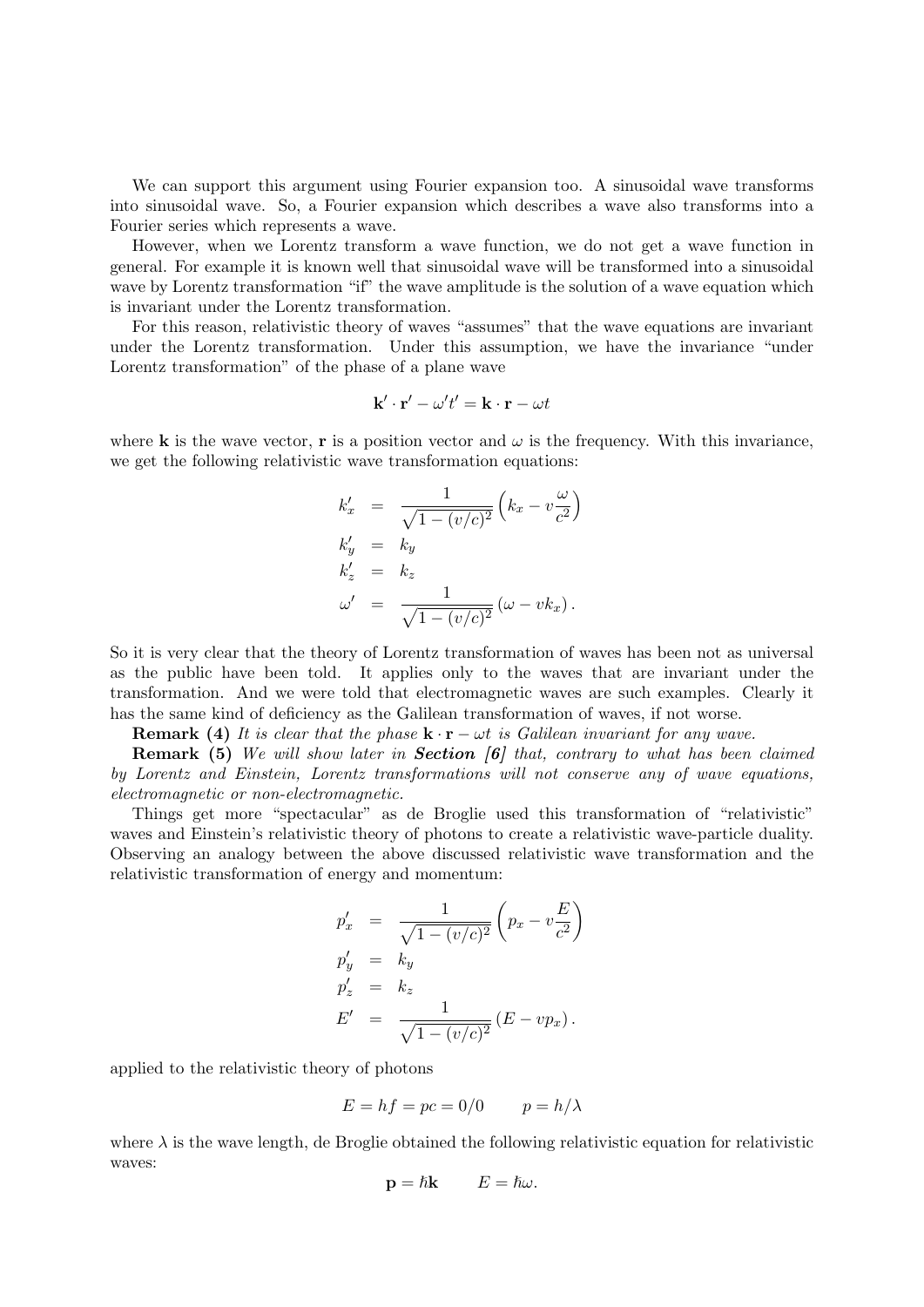This is how the controversial wave-particle duality of Quantum Mechanics was introduced.

It was unfortunate that all of this was done without noticing the following fatal contradiction coming from the relativistic theory of photons:

$$
E = \sqrt{(cp)^2 + (m_0)^2 c^4} = cp = \frac{m_0 vc}{\sqrt{1 - \left(\frac{v}{c}\right)^2}} = \frac{0}{0} cv = c^2 hf = hf.
$$

The reason why electromagnetic wave equations are invariant under the Lorentz transformations is simply because Lorentz transformations are transformations obtained within the context of Maxwell's electromagnetic field theory.

Moreover, as we have shown above, Lorentz Transformation fails to map axioms of Newton Dynamics into axioms of Newton Dynamics. What does this mean? A naturally expected answer is that the concept of relativity is not applicable to dynamics as it violates the Action Reaction Law. But as we have seen in the first section, Galilean transformation which also is a coordinate transformation associated with inertial reference frames, conserves the second law and the gravitational law. The only deficiency of the Galilean transformation we know of is that it violates the Third Law.

This should mean that Lorentz transformations are more problematic than Galilean transformations though both of them are invalid as they are mathematical representations of the invalid concept of relatively moving reference frames which violate the Third Law.

However, in practice, in most cases of dynamics around us, we can assume that one mass is way to large to be able to ignore the reaction on it from the smaller mass, and so, the conservation of the second law and gravitational law is enough to have reasonable approximation. The actionreaction problem becomes important when we consider the astronomical scale masses under gravitational acceleration.

**Remark (6)** There is yet another problem with all of these apparently impressive discussions. It is a tradition of pure mathematics and logic to make sure that it is properly understood that a result must be always accompanied with restrictions imposed on the derivation of it. Coordinate transformations are applicable only to inertial frames. No accelerating frames should be transformed. Yet in the discussion of transformation of waves we are completely forgetting that physical waves come from acceleration. This type of errors appear in many places in theoretical physics, unfortunately. For example the well tested concept of centrifugal force comes from the abusive use of a reference frame of an orbiting body.

# 4. Lorentz Transformation and Speed c

Then what does it mean that Einstein proved that all axioms of Maxwell's em field theory are Lorentz invariant? This is because this transformation was built only for em field theory by Lorentz as a "solution" to the problem Michelson-Morley threw in to the theory of electromagnetic fields. That  $c$  is the speed of light wave which is electromagnetic wave in other reference frame gave an advantage. "In other theories of physics where the speed of light is not the issue, it is hard to imagine that this  $c$  will play the role it played in the Maxwell's electromagnetic field theory." So, it is not a surprise at all that Lorentz transformation fails to preserve the Law of Gravity and the Second Law of Classical Dynamics. It indeed is a surprise that 20th century theoretical physicists thought that the invariance under the Lorentz Transformation should hold for any acceptable theories of physics. That this wishful thinking became the indoctrination is a clear evidence which supports the view that the 20th century theoretical physics was reduced to a religious cult.

Maxwell's em field theory is incomplete to describe the electrodynamics. Electrodynamics assumes classical dynamics as an underlying theory. This part was omitted by Maxwell and his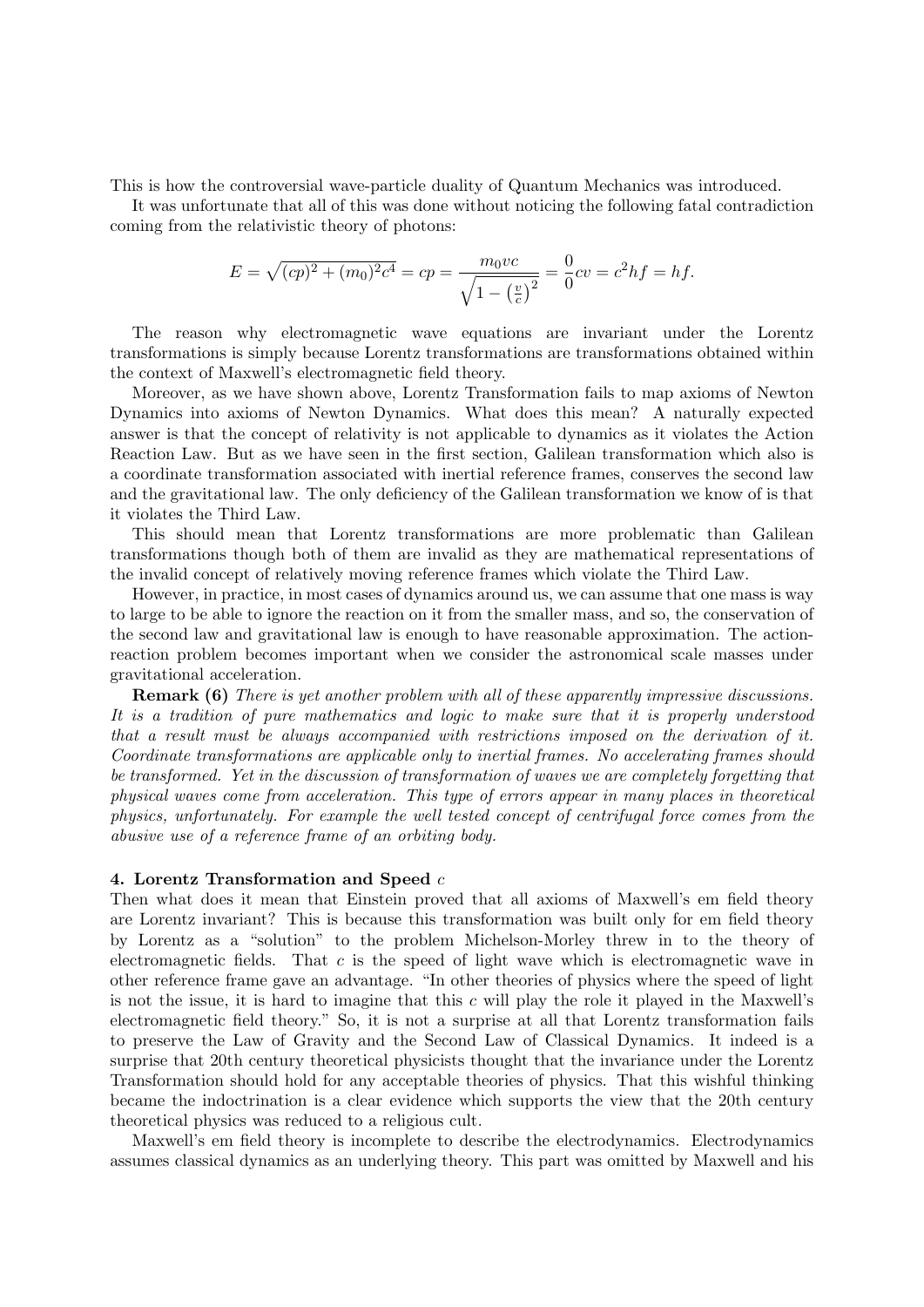followers. Everybody assumed it without being aware of it. All charges have mass as we all know.

This surfaced explicitly in Lorentz force but nobody paid attention to this hidden problem. Lorentz force, which depends also upon the speed, contradicts the second law, which asserts that the force should be dependent upon only acceleration, not on speed.

On the one hand the Galilean Transformation preserves the Second Law and the Gravitational Law, and on the other hand Lorentz Transformation fails to do so. This important fact was never noticed. There is nothing technically difficult here. This simple but important and devastating fact just did not occur to the elitistic physicists community.

Einstein got into some problems in showing the invariance of all axioms of Maxwell under the Lorentz Transformation. Some of the axioms had to be translated into "equivalent" ones. This is rather expected. The problem is that J is not a force field. It is a different monster which was questioned when Maxwell put it in his axiomatic theory of electromagnetic fields. J is defined in terms of **v**. Lorentz transformation has a problem with transforming **v**, more specifically, relativistic addition of speeds. As discussed in our Relativistic Geometry paper, the argument goes as follows:

Assume three inertial frames  $F1$ ,  $F2$  and  $F3$ . Let v and v be the mutual speed between  $F1$ and  $F2$ , and  $F3$ , respectively. As these speeds are used to define the gamma factor, at the pain of vicious circle, they must be pre-relativistic speeds, i.e. classical speeds. So,  $v + v'$  is the mutual speed between  $F1$  and  $F3$ .

The Lorentz Transformation L between  $F1$  and  $F3$  is defined as

$$
x' = \frac{(x - (v + v')t)}{\sqrt{1 - (v + v')^2/c^2}}, \quad y' = y, \quad z' = z, \quad t' = \frac{\left(t - \frac{(v + v')x}{c^2}\right)}{\sqrt{1 - (v + v')^2/c^2}}.
$$

Let L and L' be Lorentz transformations from  $F1$  to  $F2$ , and from  $F2$  to  $F3$ 

$$
x' = \frac{(x - vt)}{\sqrt{1 - v^2/c^2}}, \quad y' = y, \quad z' = z, \quad t' = \frac{\left(t - \frac{vx}{c^2}\right)}{\sqrt{1 - v^2/c^2}}.
$$

$$
x^{"} = \frac{\left(x' - v't'\right)}{\sqrt{1 - (v')^2/c^2}}, \quad y^{"} = y', \quad z^{"} = z', \quad t^{"} = \frac{\left(t' - \frac{v'x'}{c^2}\right)}{\sqrt{1 - (v')^2/c^2}}.
$$

respectively. It is clear that  $L \neq L' \circ L$  where  $L' \circ L$  is the mathematical composition of L and  $L'.$ 

Mainstream physicists contest saying that in special theory of relativity, calculating  $v + v'$ is the wrong thing to do. They claim that this should be replaced by the relativistic addition (transformation) of speed

$$
v \oplus v' = \frac{v - v'}{1 - vv'/c^2}.
$$

This is to say that L should be

$$
x" = \frac{(x - (v \oplus v')t)}{\sqrt{1 - (v + v')^2/c^2}}, \quad y" = y, \quad z" = z, \quad t" = \frac{\left(t - \frac{(v \oplus v')x}{c^2}\right)}{\sqrt{1 - (v + v')^2/c^2}}.
$$

When we ask why  $v + v'$  is not replaced by  $v \oplus v'$  in the gamma factor, they have no answer. Also we have a problem with  $(v \oplus v')$  in the Lorentz transformation as Lorentz transformation is the agent to introduce relativity concept and one can not use already relativistic concept  $v \oplus v'$ to define such transformation. This is a conceptual vicious circularity which mathematicians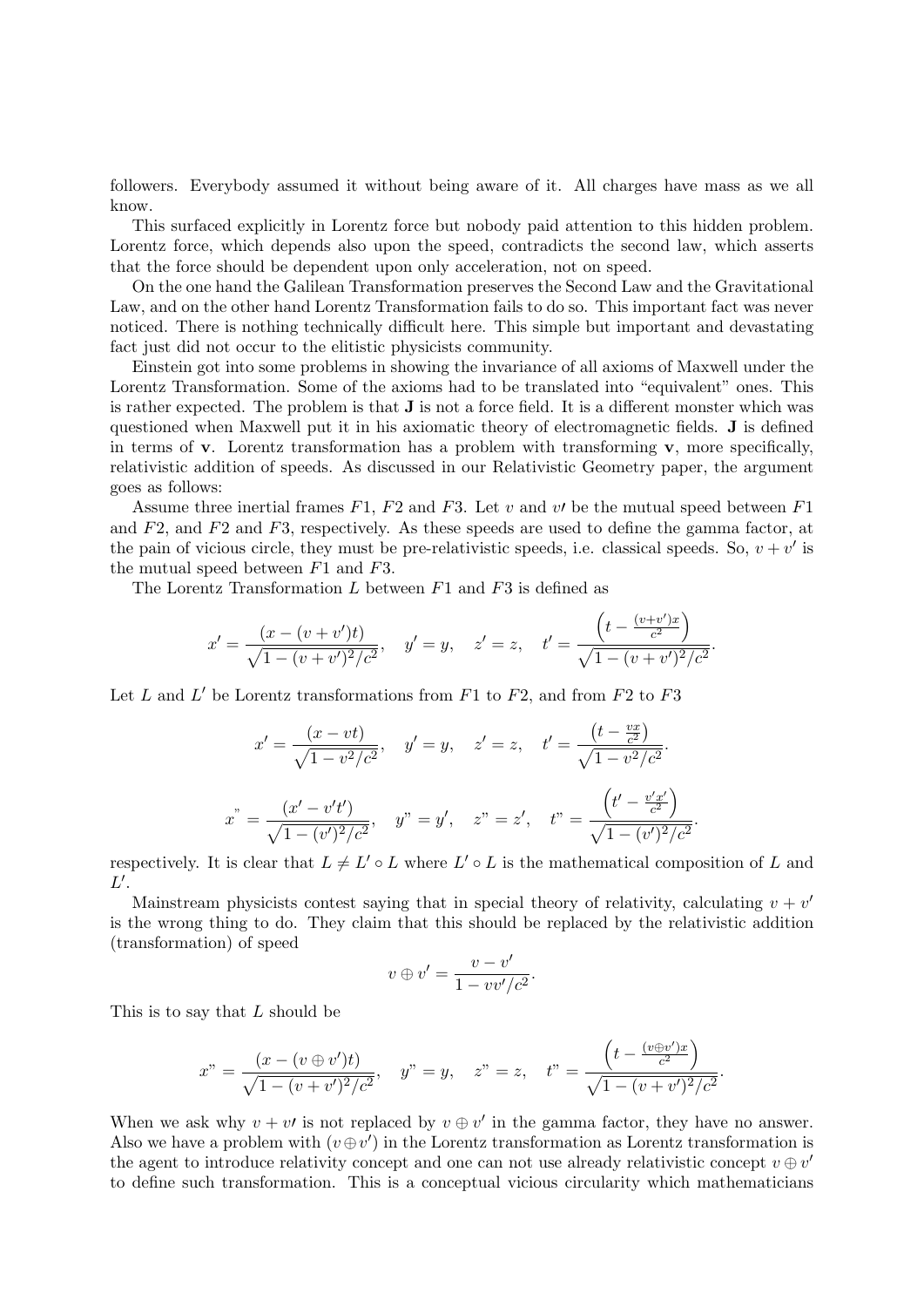and logicians reject. They just say "but it works for composing Lorentz Transformations". Unfortunately this version of L still "fails"  $L = L' \circ L$ . Mathematically, Lorentz transformations are linear transformations from 4D space to itself. So, it is highly irregular that algebraic composition of such transformations is not the desired transformation.

Conceptually,  $(v + v')$  is classically measured speed. The reason why  $(v \oplus v')$  was introduced in the numerator part is because classical addition  $(v + v')$  does not work for relativistic addition of speed. As the relativistic addition  $(v \oplus v')$  is introduced by relativistic argument, it is viciously circular to use this relativistic version in the gamma factor. After all even if we close our eyes to this vicious circularity the end result we are to observe makes no difference.

Moreover, mathematically we have a problem too. It is naturally expected that  $x''/t''$  will serve as the observed speed  $v \oplus v'$ . There is no way to prove that they are equivalent. Here is a simple calculation which leads to this conclusion.

$$
\frac{x''}{t''} = \frac{(x - (v \oplus v')t)}{(t - \frac{(v \oplus v')x}{c^2})} = \frac{c^2(x - (v \oplus v')t)}{c^2t - (v \oplus v')x} = \frac{c^2x - c^2(v \oplus v')t}{c^2t - (v \oplus v')x}.
$$

Note that even if we replace the classical  $v + v'$  in gamma factor with relativistic  $v \oplus v'$ , the above calculation holds.

Now assume that

$$
\frac{c^2x - c^2(v \oplus v')t}{c^2t - (v \oplus v')x} = v \oplus v'.
$$

Then we have

$$
c^{2}x - c^{2}(v \oplus v')t = (v \oplus v')(c^{2}t - (v \oplus v')x.\nc^{2}x = 2c^{2}(v \oplus v')t - (v \oplus v')^{2}x\nc^{2}x + (v \oplus v')^{2}x = 2c^{2}(v \oplus v')t\n\frac{x}{t} = \frac{(v \oplus v')^{2}}{c^{2} + (v \oplus v')^{2}}.
$$

There is no reason for this to be true.

Empirically speaking, even though it could be possible to measure v, what about  $v$ ? It is next to impossible to measure  $v + v t$ , is it not? If v is a speed of a star A moving away from us in distance and if  $v\prime$  is a speed of another star B moving away from A, then how can we measure the v $\prime$  and so  $v + \nu$ ?

In case of axioms of electromagnetic fields, there is no  $\bf{v}$  involved and this is why there was no difficulty in the invariance of the field equations of Maxwell.

Despite all of this, there are some positive results concerning the transformation of wave equations. Unlike Galilean transformation, Lorentz transformation maps em wave equation into em wave equation. The reason why is simple. This transformation assumes that the "constant" c is the speed of light in any inertial reference frame.

**Remark (7)** Again, this over-optimistic claim is false. As we will see later in **Section 6**, the claim that Lorentz transformations map wave equations into wave equations is false even for electromagnetic wave equations.

#### 5. Is Schrödinger Wave Equation Relativistic?

## 5.1. De Broglie Relation

De Broglie obtained the following relativistic transformation of a plane wave for a wave which is invariant under the Lorentz transformation (we call it a "relativistic wave"):

$$
k'_{x} = \frac{1}{\sqrt{1 - (v/c)^2}} \left( k_x - v \frac{\omega}{c^2} \right), \quad k'_{y} = k_y, \quad k'_{z} = k_z, \quad \omega' = \frac{(\omega - \nu k_x)}{\sqrt{1 - (v/c)^2}}
$$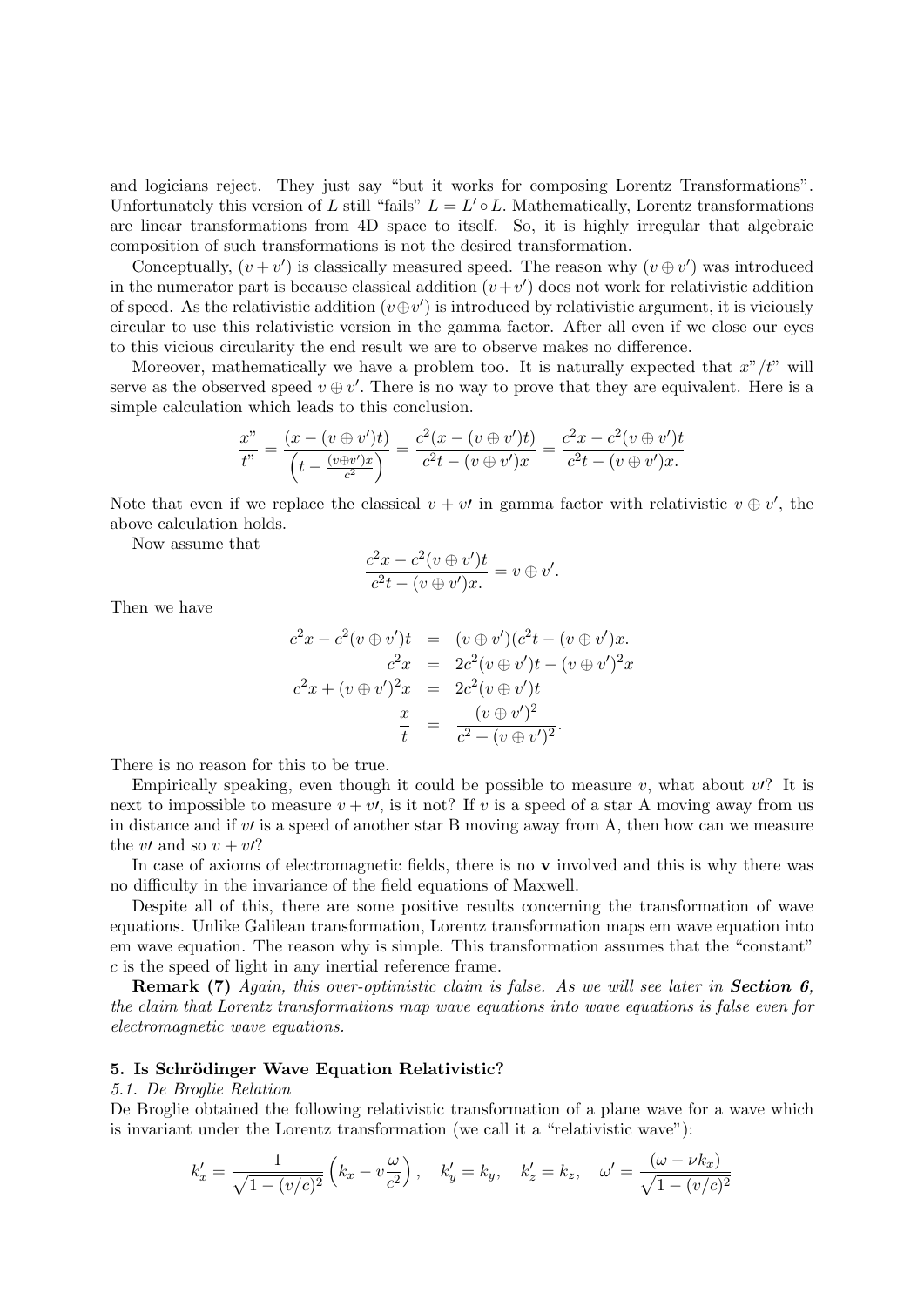where  $\mathbf{k} = (k_x, k_y, k_z)$  is the wave vector and  $\omega$  is the frequency. We denote the wave number  $|\mathbf{k}|$ by k. So,  $k = |\mathbf{k}|$ . This restriction to "relativistic waves" is in place because otherwise the wave phase  $\mathbf{k} \cdot \mathbf{r} - \omega t$  would not be invariant under the Lorentz transformation. Using the analogy between this and the momentum-energy transformation

$$
p'_x = \frac{1}{\sqrt{1 - (v/c)^2}} \left( p_x - v\frac{E}{c^2} \right), \quad p'_y = p_y, \quad p'_z = p_z, \quad \omega' = \frac{(E - \nu p_x)}{\sqrt{1 - (v/c)^2}}
$$

where  $\mathbf{p} = (p_x, p_y, p_z)$  is the momentum vector and E is the energy, de Broglie "proposed" the following association between a particle and a wave (called matter wave):

$$
\mathbf{p} = \hbar \mathbf{k} \quad E = \hbar \omega
$$

where  $\hbar$  is a constant. We call this de Broglie relation. Though this resembles Einstein's particle-wave duality

$$
E = hf = pc \quad p = h/\lambda
$$

where  $\lambda$  is the wave length, there is a fundamental difference.

There are several issues to be discussed.

- (i) Unlike the photon-light duality where the speed of photon and that of light are equal, the phase speed of matter wave and the speed of particle can be different.
- (ii) De Broglie further "assumed" that, associated with a particle with speed  $V$ , was a wave having "phase speed"  $w = \omega/k$ . This association requires more explanation.
- (iii) He also assumed that the energy in the wave traveled along with a group speed  $v_q = d\omega/dk$ , which was identical to the particle's speed  $V$ . Here it is not quite clear what did he mean by "energy" in the wave. The so called de Broglie relation above is nothing but a wild hypothesis based upon just the above mentioned "analogy" of "wave vector-frequency" transformation and "momentum-energy" transformation. Certainly this does not yield the concept of "energy in the wave".

Anyhow, de Broglie assumes that  $c^2(\omega/c^2 - k^2)$  is invariant under the relativistic transformation as an "analogy" to the relativistic invariance of  $c^2(E/c^2 - p^2)$ . So,

$$
c^2(\omega/c^2 - k^2) = constant = C.
$$

From this, it follows that

$$
2\omega/c^2 \frac{d\omega}{dk} - 2k = 0.
$$

This leads to

$$
v_g = \frac{d\omega}{dk} = \frac{c^2k}{\omega}.
$$

As the phase speed is  $w = \omega/k$ , we have

$$
v_g = \frac{c^2}{w}.
$$

It now follows that either phase speed w or group speed  $v<sub>g</sub>$  could exceed c but not both. We do not know what this means for Special Theory of Relativity, which asserts that nothing moves faster than speed c.

All of this "mathematical nicety" is relative to the "*analogy-based hypothesis*" that a particle with speed v has a wave dual called matter wave whose group speed is  $v<sub>q</sub>$  and whose phase speed is  $w = \omega/k$ . A particle in motion carries energy and so it is expected that the wave dual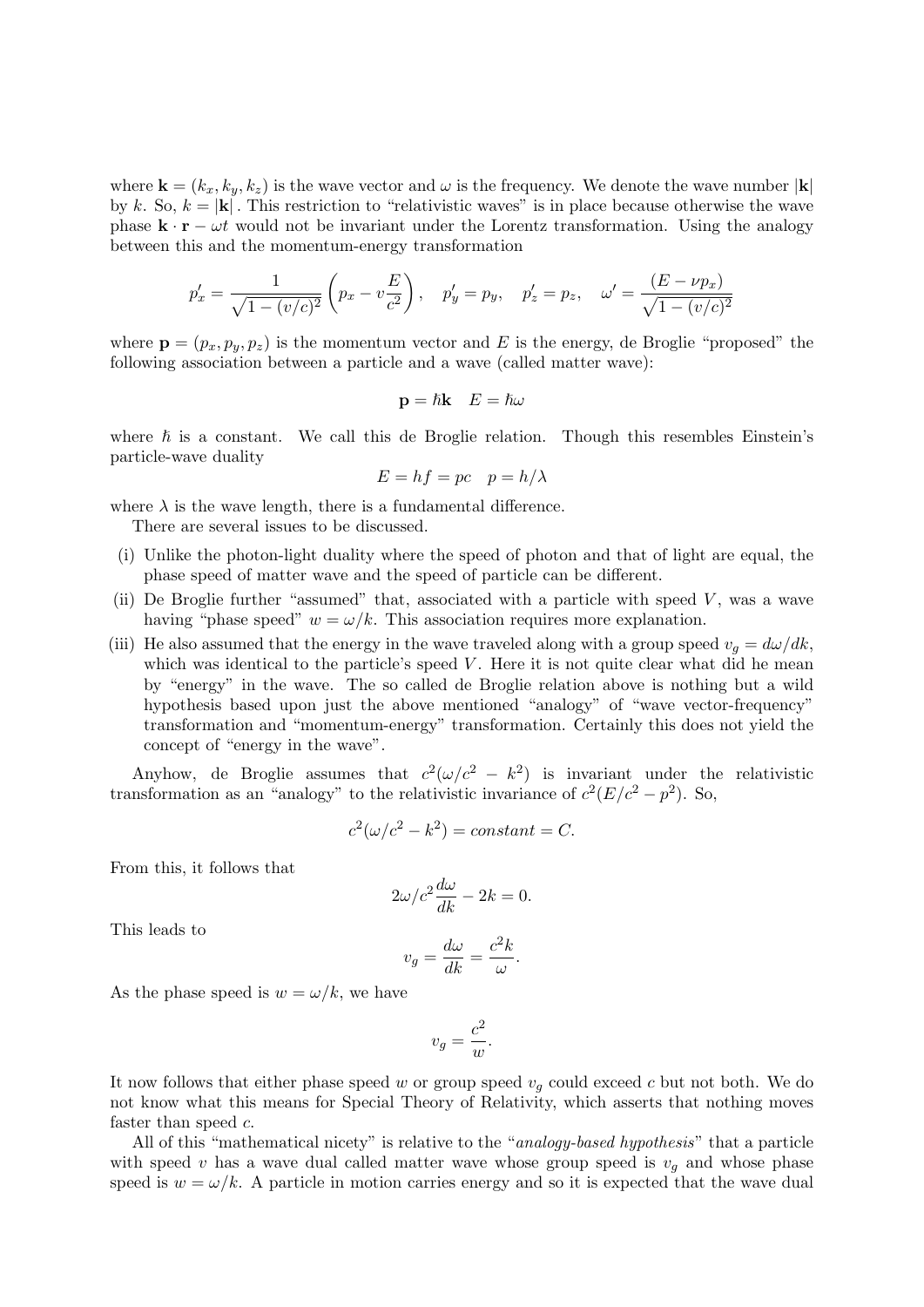of this particle also carries energy of the same amount if the energy conservation law is to be respected. But according to wave mechanics, for a wave to carry energy it has to have wave medium. A concern we have is that de Broglie's wave is a mathematical wave that appears to have no wave medium, just like that electromagnetic wave carries energy without having wave medium. We have already pointed out that electromagnetic field which carries electromagnetic waves is a fiction, counter-factual modality which plays no ontological role in physics. So, what happened to the energy issue of the matter wave? This is not the case with de Broglie waves.

However, it is not clear at all why we have to choose Lorentz transformed version over Galilean transformed version. At best, that the Galilean Transformation of wave functions are wave functions, seems to suggest that the theory of Lorentz Transformation of wave functions is rather self-serving. That Lorentz Transformation came from Time Dilation and Length Contraction which causes paradoxes (contradictions), seems to suggest that there are more fundamental things which have to be reexamined in this "self-serving" theory of Lorentz Transformations. Indeed, almost all waves wave mechanists work on are not relativistic at all. The only familiar waves which are relativistic are electromagnetic waves. But this is over shadowed by the fact that electromagnetic theory which gave birth to electromagnetic waves is not relativistic at all. The most basic axioms of this theory, the Coulomb's laws, are not relativistic as we established above. So, that electromagnetic waves are relativistic strongly suggests that the theory of electromagnetism is inconsistent.

**Remark (8)** To add salt to the injury, as we will see later in **Section 6**, the claim that Lorentz transformations map wave equations into wave equations is false even for electromagnetic wave equations.

#### 5.2. Schrödinger's Wave Equation

Schrödinger used Hamilton's energy dynamics for the particle theory and applied de Broglie's pilot wave theory to produce a wave-particle duality which looks after the energy issue of de Broglie's relation.[26][8]

All waves propagated along the x-axis obey the following wave equation

$$
\frac{\partial^2 \Psi}{\partial x^2} = \frac{1}{\omega^2} \frac{\partial^2 \Psi}{\partial t^2}
$$

where  $\Psi(x, t)$  is the wave function and  $\omega$  is the wave speed.

Here, we consider the wave function  $\Psi$  whose square yields the probability of locating a particle at any point in the space. We consider only systems whose total energy  $E$  is constant and whose particles move along the  $x$ −axis and are bound in space. Then the frequency associated via "de Broglie relation", which is totally hypothetical and relativistic, with the bound particle is also constant, and we can take the wave function  $\Psi(x, t)$  to be

$$
\Psi(x,t) = \psi(x)f(t).
$$

As the frequency is assumed to be precisely defined,

$$
f(t) = \cos 2\pi \nu t.
$$

So, we have

$$
\frac{\partial^2 \psi}{\partial x^2} = -\left(\frac{2\pi}{\lambda}\right)^2 \psi = -\left(\frac{p}{h}\right)^2 \psi
$$

where the wave length is  $\lambda = \omega/\nu$  and the momentum of the particle is  $p = h/\lambda$ .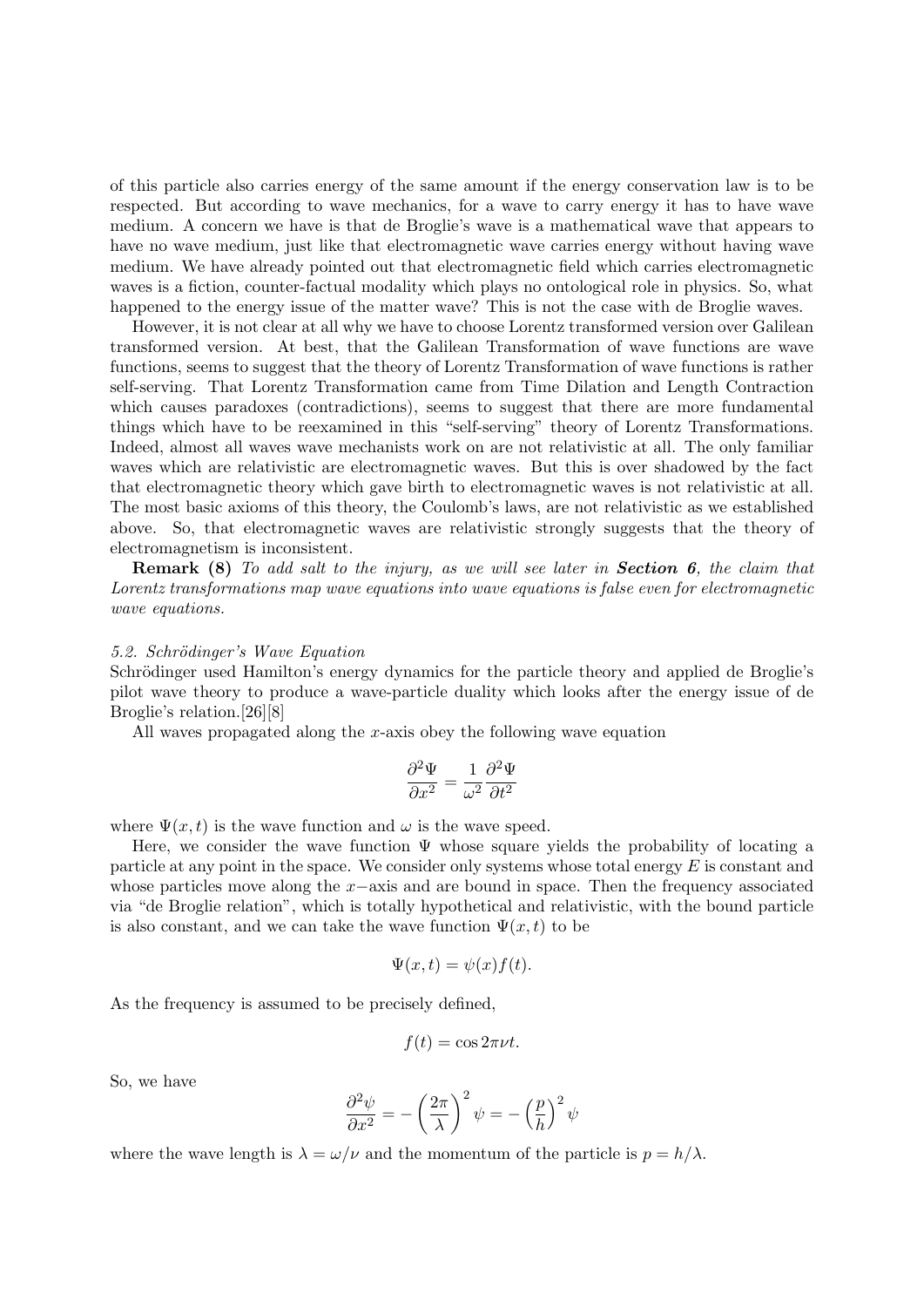We take the particle of mass m to be interacting with surroundings through a potential-energy function  $V(x)$ . The total energy of the system is given by

$$
E = E_k + V = \frac{p^2}{2m} + V
$$

where  $E_k$  is the kinetic energy of the particle. Then we have

$$
p^2 = 2m(E - V)
$$

and we have

$$
\frac{\hbar^2}{2m}\frac{\partial^2\psi}{\partial x^2} + (E - V)\psi = 0.
$$

So,

$$
-\frac{\hbar^2}{2m}\frac{\partial^2\psi}{\partial x^2} + V\psi = E = i\hbar\frac{\partial\psi}{\partial t}.
$$

This equation is called (non-relativistic) Schrödinger wave equation as the energy equation involves non-relativistic mass m and it is not invariant under the Lorentz transformation. This does not mean that Quantum Mechanics is a non-relativistic theory. The derivation of Schrödinger wave equation involved de Broglie relation which is nothing but a relativistic theory.

Nevertheless, Schrödinger knew this problem and he tried to make his wave equation relativistic, without success. This problem was "resolved" by Gordon-Klein-Dirac in the development of the Quantum Electrodynamics.

Remark (9) There is a typical sloppy argument sticking out its ugly head here again. On the one hand, they say

$$
\frac{\partial^2 \Psi}{\partial x^2} = \frac{1}{\omega^2} \frac{\partial^2 \Psi}{\partial t^2}
$$

is the wave equation and as an example of it they present

$$
-\frac{\hbar^2}{2m}\frac{\partial^2\psi}{\partial x^2} + V\psi = E = i\hbar\frac{\partial\psi}{\partial t}.
$$

This obviously becomes a wave equation only when  $V = 0$ .

As pointed out above, Schrödinger's so-called wave equation is in fact not a wave equation as it is irreconcilable with the classical equation for waves. A further observation of the form indicates similarities between Schrödinger's equation and the diffusion equation used in describing density fluctuations in materials due to diffusion. The diffusion equation is given as

$$
\frac{\partial \phi(x,t)}{\partial t} = \nabla D(\phi, x)\phi(x,t)
$$

where  $\phi(x, t)$  is the density of the diffusing material at position x and time t, and  $D(\phi, x)$  is the diffusion coefficient for density  $\phi$  at position x. When D is constant, the equation reduces to

$$
\frac{\partial \phi(x,t)}{\partial t} = D\nabla^2 \phi(x,t).
$$

which is a partial differential equation with first derivative in time and second derivative in position, just like the Schrödinger's equation. This particular form of diffusion equation was proposed by Fourier in 1822 to describe the heat distribution in a given region of a material over a particular time and hence is sometimes referred to as "heat equation".[13]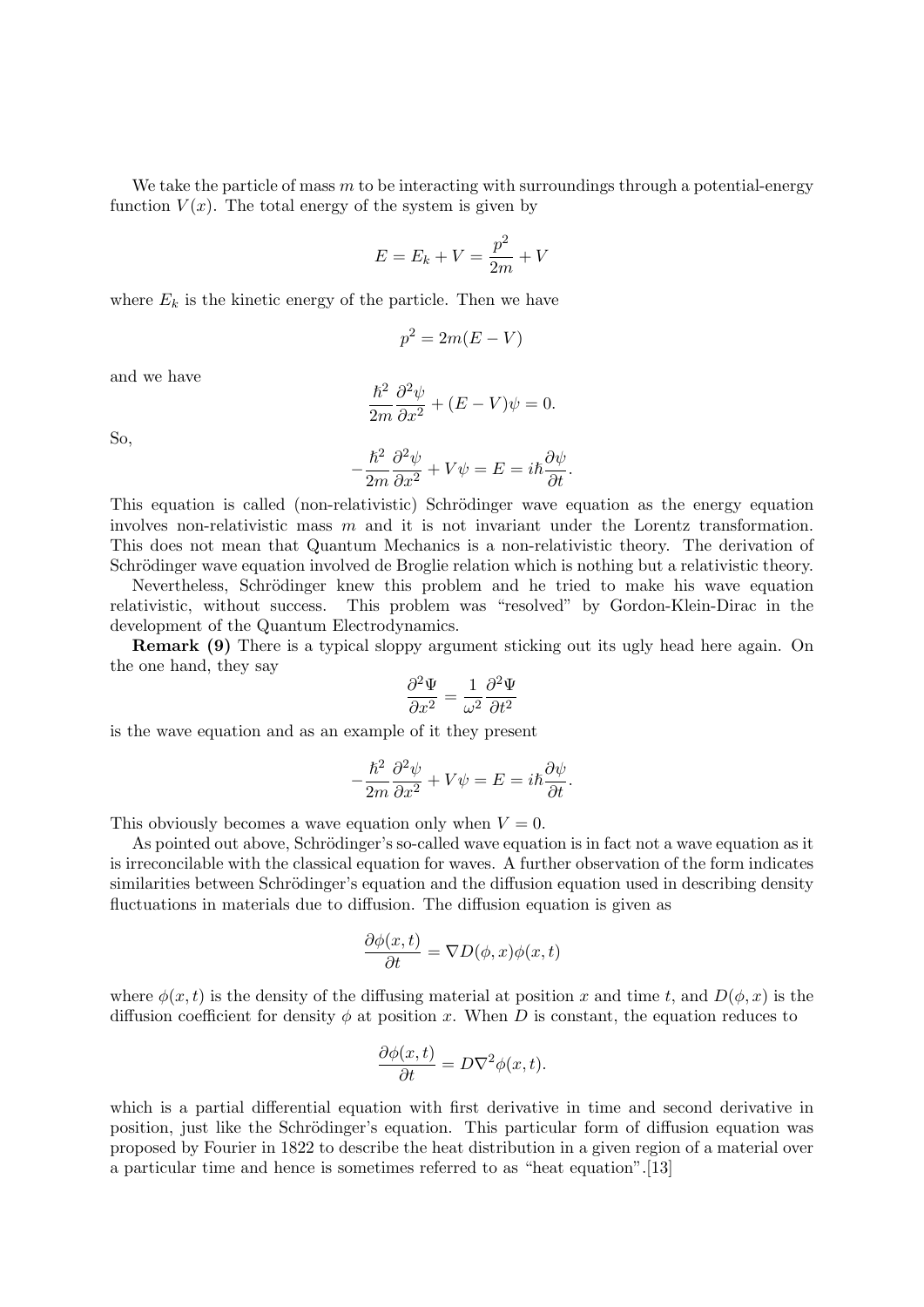A crucial difference between the Schrödinger equation and the diffusion equation is that the coefficient in the latter  $(D)$  is real, while in the former it is complex. Consider for instance the equation for a free particle:

$$
\frac{\partial \psi(x,t)}{\partial t} = \frac{i\hbar}{2m} \nabla^2 \psi(x,t).
$$

This difference makes the solutions to the diffusion equation decay with time (gradient), while the solutions to the Schrödinger's equation oscillate (wave). Note however that originally, before the Born interpretation became common, Schrödinger attempted to interpret the wavefunction as electronic charge distribution in space (with charge density at position  $x$  and time t proportional to  $|\psi|^2$ : "the charge of the electron is not concentrated in a point, but is spread out through the whole space [...] the charge is nevertheless restricted to a domain of, say, a few Angstroms, the wavefunction  $\psi$  practically vanishing at greater distance from the nucleus."[26] This would suggest his treatment of charge density as having a character of a radiation, indicating certain gradient properties.

It is unfortunate that the name "wave equation" became the going name for Schrödinger's equation thereby confusing the classical wave equation with a formalism lacking grounding in ontology. It appears that the Schrödinger's equation is an attempt at merging the concept of wave-particle duality with the treatment of electronic charges in terms of density distribution. Regarding the former, Schrödinger himself had reservations assuming the veracity of matter waves, justifying the concept by stating that neglecting de Broglie's waves leads to serious difficulties in atomic mechanics. Regarding the latter, Schrödinger himself noticed that this interpretation of wavefunction does not work for systems of multiple electrons.[27]

Nevertheless, Schrödinger knew this problem and he tried to make his wave equation relativistic without success. This problem was "resolved" by Gordon-Klein-Dirac in the development of the Quantum Electrodynamics.

With all of this, it is clear now why Schrödinger failed to show that his wave equation for particles is relativistic. To make the matter even worse, nobody in theoretical physics understood that as Schrödinger's equation is not relativistic, the quantization of such equation is impossible because de Broglie's quantization of waves worked only for relativistic waves.

Unfortunately, this means pulling carpet from under Quantum Mechanics. The "answer" of theoretical physicists to this error, which they recognized not as a "fatal error" but as a "technical difficulty", was the infamous "Gordon-Klein equation". Instead of relativising Schrödinger's wave equation, they quantized relativistic energy-momentum equation of Einstein by replacing "energy variable" and "momentum variable" with "quantum energy operator" and "quantum momentum operator". Unfortunately, this does not make the Schrödinger wave equation relativistic and compensate for the deficiency stated above.

Remark (10) To make the matter even worse, the energy-momentum relation is a consequence of the relativistic energy equation  $e = mc^2$  which is false. Here m is the relativistic mass  $m_0/\sqrt{1-(v/c)^2}$  which is obtained through a thought experiment that assumed that v is constant. With this Einstein obtained relativistic Second Law  $P = mv$ . By taking a time derivative, he then obtained the relativistic second law  $F = dP/dt = vdm/dt + m dv/dt$ . This lead him to conclude  $e = mc^2$ . Unfortunately, he forgot that v is constant, which leads to  $e = 0$ . This has an absolutely devastating effect of killing the entire theoretical physics of the 20th century. As Einstein said, if  $e = mc^2$  fails, the entire modern physics fails. This is a secondary school level mathematical error and it is astounding that the entire community of physicists who have the nerve to call themselves the King failed to notice this. Too much prestige and power got into their rather simple brain.

Dirac took advantage of this Gordon-Klein equation and derived "relativistic theory of electrons" which yielded the "positron" and opened a gate to the so called Quantum Electrodynamics which is supposed to be the most successful theory of physics in history.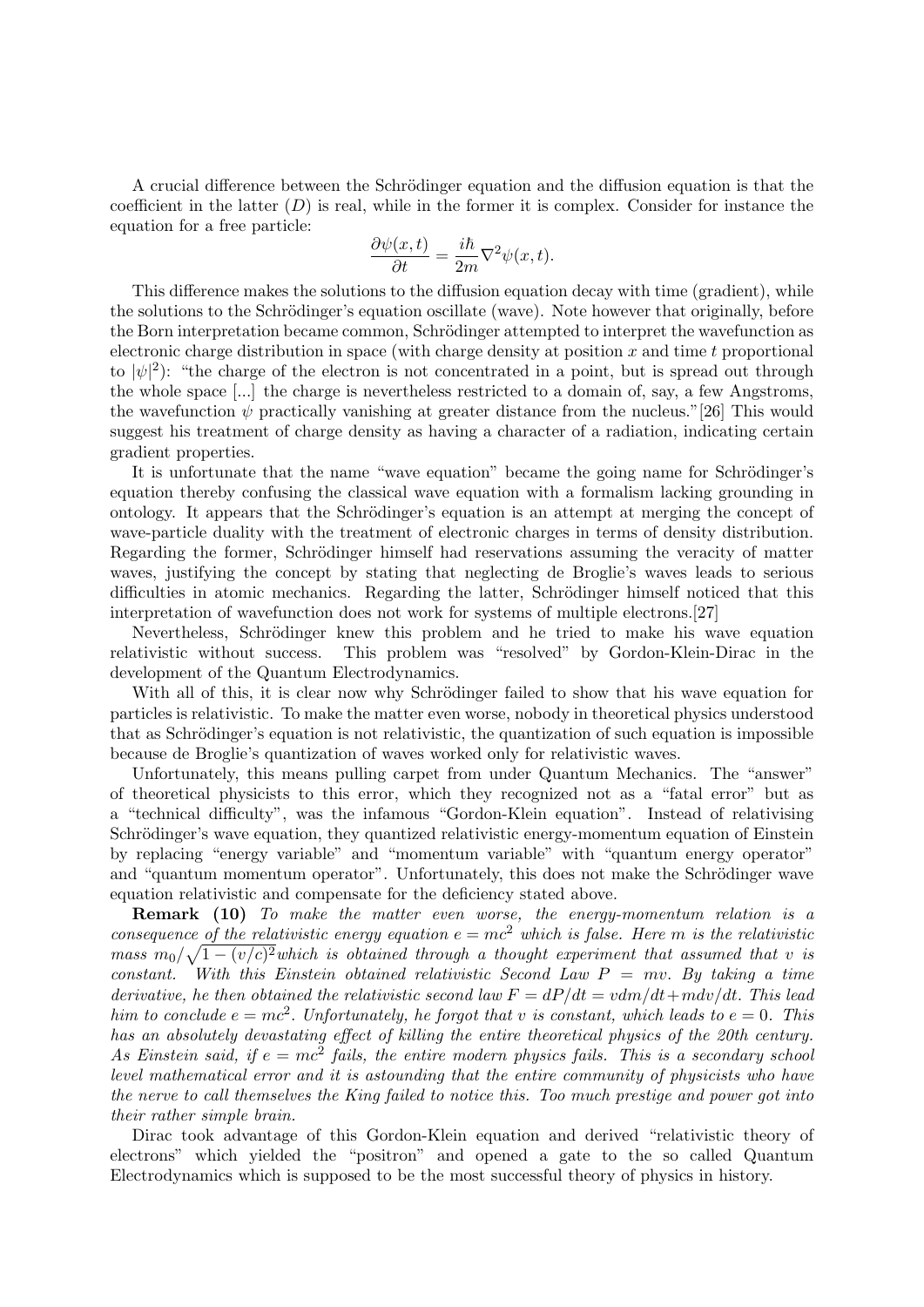## 6. Are Wave Equations Really Relativistic?

Now we have reached to the point where we have to ask if the so-called wave equations really represent waves which appear in physics correctly. One more question is if the so called Lorentz transformation which "apparently" maps electromagnetic wave equations to electromagnetic wave equations do so with ontological background.

For the first argument the reasoning is such that the Galilean transformation fails to conserve electromagnetic wave equations and the Lorentz Transformation conserves electromagnetic wave equations. It seems to be the only reason why Lorentz transformation replaced Galilean transformation and Galilean relativity theory was condemned (except the faulty interpretation of the Michelson-Morley experiment) was that it failed to map electromagnetic wave equations to electromagnetic wave equations. So, we can safely say that as far as the wave theory is concerned, it was the failure to conserve electromagnetic wave equations which dethroned the Galilean transformation.

The first question on this hasty conclusion is whether the wave equations are the basic axioms of physical theories. Clearly not. They are the product of the basic axioms under certain circumstances. So, logically there is no convincing reason why such secondary equations must be conserved under the coordinate transformations.

But to make the argument more articulate, let us discuss the issue under more general situations.

$$
\frac{\partial \psi(x',t')}{\partial x} = \frac{\partial \psi(x',t')}{\partial x'} \frac{\partial x'}{\partial x} + \frac{\partial \psi(x',t')}{\partial t'} \frac{\partial t'}{\partial x}
$$
\n
$$
= \frac{\partial \psi(x',t')}{\partial x'} \frac{\partial \gamma(x-vt)}{\partial x} + \frac{\partial \psi(x',t')}{\partial t'} \frac{\partial \gamma(t-\frac{vx}{c^2})}{\partial x}
$$
\n
$$
= \gamma \frac{\partial \psi(x',t')}{\partial x'} - \frac{\gamma v}{c^2} \frac{\partial \psi(x',t')}{\partial t'}
$$

Similarly,

$$
\frac{\partial \psi(x',t')}{\partial t} = -\gamma v \frac{\partial \psi(x',t')}{\partial x'} + \gamma \frac{\partial \psi(x',t')}{\partial t'}
$$

Then,

$$
\frac{\partial^2 \psi(x',t')}{\partial x^2} = \left(\gamma \frac{\partial}{\partial x'} - \frac{\gamma v}{c^2} \frac{\partial}{\partial t'}\right) \left(\gamma \frac{\partial}{\partial x'} - \frac{\gamma v}{c^2} \frac{\partial}{\partial t'}\right)
$$

$$
= \gamma^2 \frac{\partial^2}{\partial x'^2} - 2 \frac{\gamma^2 v}{c^2} \frac{\partial^2}{\partial x' \partial t'} + \frac{\gamma^2 v^2}{c^4} \frac{\partial^2}{\partial t'^2}
$$

And similarly,

$$
\frac{\partial^2 \psi(x',t')}{\partial t^2} = \gamma^2 v^2 \frac{\partial^2}{\partial x'^2} - 2\gamma^2 v \frac{\partial^2}{\partial x' \partial t'} + \gamma^2 \frac{\partial^2}{\partial t'^2}
$$

With this, the wave equation now becomes

$$
\gamma^2 \frac{\partial^2}{\partial x'^2} - 2 \frac{\gamma^2 v}{c^2} \frac{\partial^2}{\partial x' \partial t'} + \frac{\gamma^2 v^2}{c^4} \frac{\partial^2}{\partial t'^2} = \frac{1}{\omega^2} \left( \gamma^2 v^2 \frac{\partial^2}{\partial x'^2} - 2 \gamma^2 v \frac{\partial^2}{\partial x' \partial t'} + \gamma^2 \frac{\partial^2}{\partial t'^2} \right).
$$

This is valid only under the condition  $v = c = \omega$ . The second equality comes from that  $\omega$  is the wave speed. The first equation implies that the frame speed is  $c$  which is not possible in Special Theory of Relativity. This means that Einstein's claim that the electromagnetic wave equation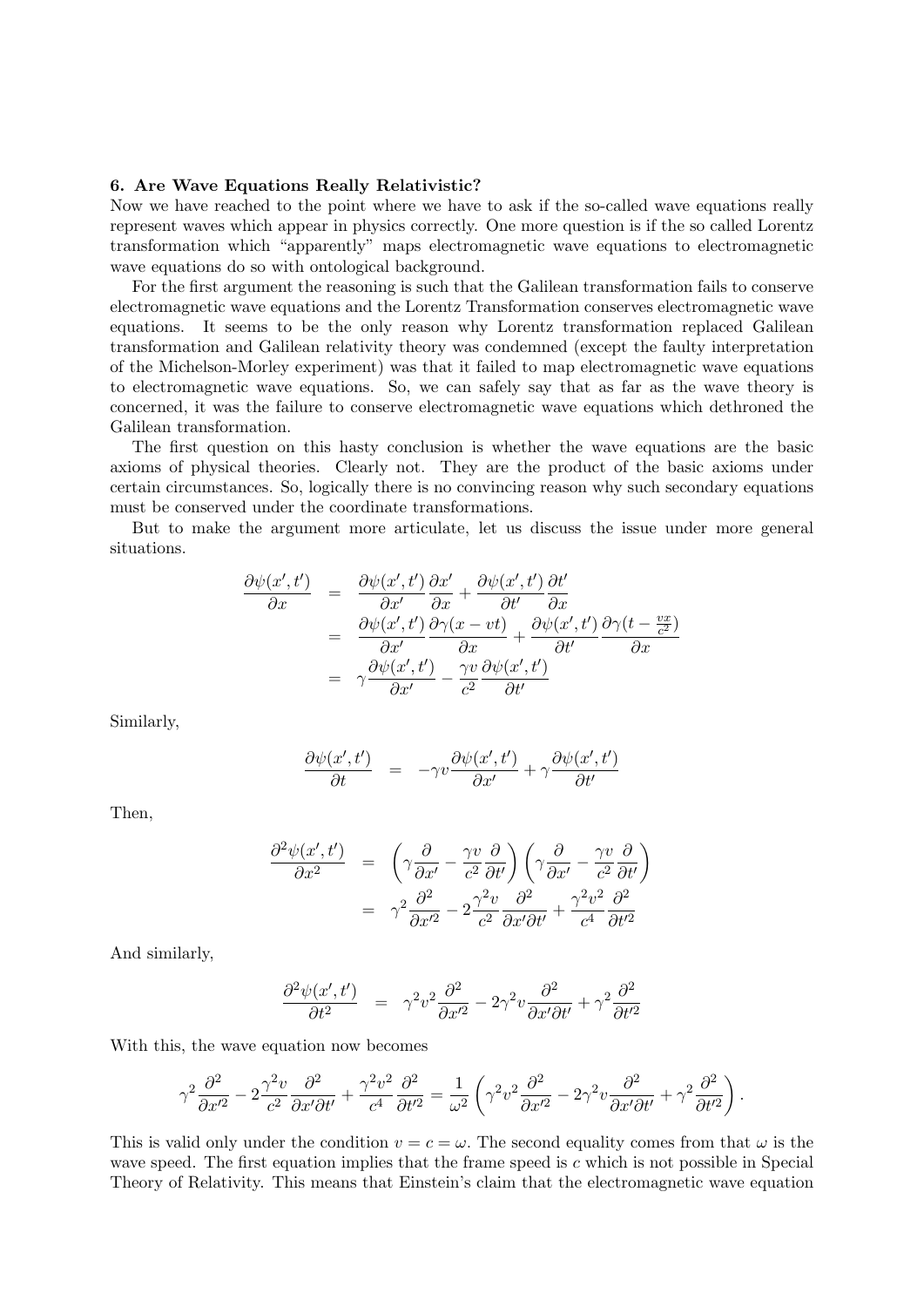is invariant under the Lorentz transformation is invalid. It is a well "understood" fact that there is no reference frame for light at the pain of contradiction. In the frame of light, light travels with c and so it will be observed from other frames that the light is moving with speed  $2c$ .

Conclusion (1) Lorentz transformation fails to conserve all wave equations including electromagnetic wave equations.

Conclusion (2) Lorentz transformation serves no purpose one can imagine. It fails the conservation of the third law, that of the second law, that of gravitational law, that of Coulomb's law. Now we know it does not conserve even electromagnetic wave equations contrarily to the claim that this claimed conservation makes Relativity theory more appropriate that Galilean relativity theory. Naturally it does not conserve wave functions either.

Conclusion (3) All of this is a totally natural consequence of the wrong interpretation of Michelson-Morley's experiment. As we showed elsewhere, Michelson-Morley experiment showed that we can not detect v in  $c + v$  in the way we measure the speed of light. So all of this catastrophic collapse of modern physics started from this Michelson-Morley experiment. The consequence is that the entire modern physics is shown to be nothing but pure fallacy.

Contrary to that, Galilean transformation conserves all of the basic laws and constructs of physics except the third law and the wave equation. The only issue with this transformation is that it is based upon the faulty concept of moving reference frames. To explain this, assume a train runs on a track. When the tip of the train's power pole touches the power line at point A, spark occurs at A. An observer located in the train straight down from the tip A of the power pole will observe that this light comes straight down to him from this point A. But as this point A also is a stationary point of the power line, he will also observe that the light reaches him diagonally from this point A on the power line.[17]

Mathematically this problem can be explained as follows: in Geometry we can not move any point in geometric spaces as doing so breaks the metric structure of geometric spaces. One can not move a point 5 to the position of point 3 and vice versa as this breaks the metric topology of the real number line. This is why Newton did not move any geometric point. Instead he reduced a physical body to a point body and moved it inside a geometric space. If we can not move even a single point in a geometric space, how can we move the entire space itself inside other space. If we move a point 5 on a real line then what is the function that describes such motion?

Topologist Ren´e Thom said there is no point in geometry. In geometry we must assume that mysterious linear ordering among real points. This makes the geometry a continuum. Mathematical logician (the founder of model theory) Abraham Robinson expressed this in terms of infinitesimals. Points are all glued together by invisible infinitesimals. In the end, standard real analysis and infinitesimal calculus do the same thing.

#### 7. Relativistic Transformations and 4D Spacetime

A motion in the 3D space is a function  $f(t) = (x, y, z)$ . This can be expressed as a line graph in the 4D spacetime. If the speed of the motion is constant, the graph is a straight line and if it is under acceleration, then the graph is a curved line. When we apply a Galilean transformation to this graph, then the resulting graph is a translated line.

$$
f(t) = (x - vt, y, z).
$$

However, when we apply Lorentz transformation to this graph, due to the time dilation and length contraction combined, the resulting graph becomes totally incomprehensible. So, the resulting graph is unusable for the purpose of physics. In symbols, the resulting "motion"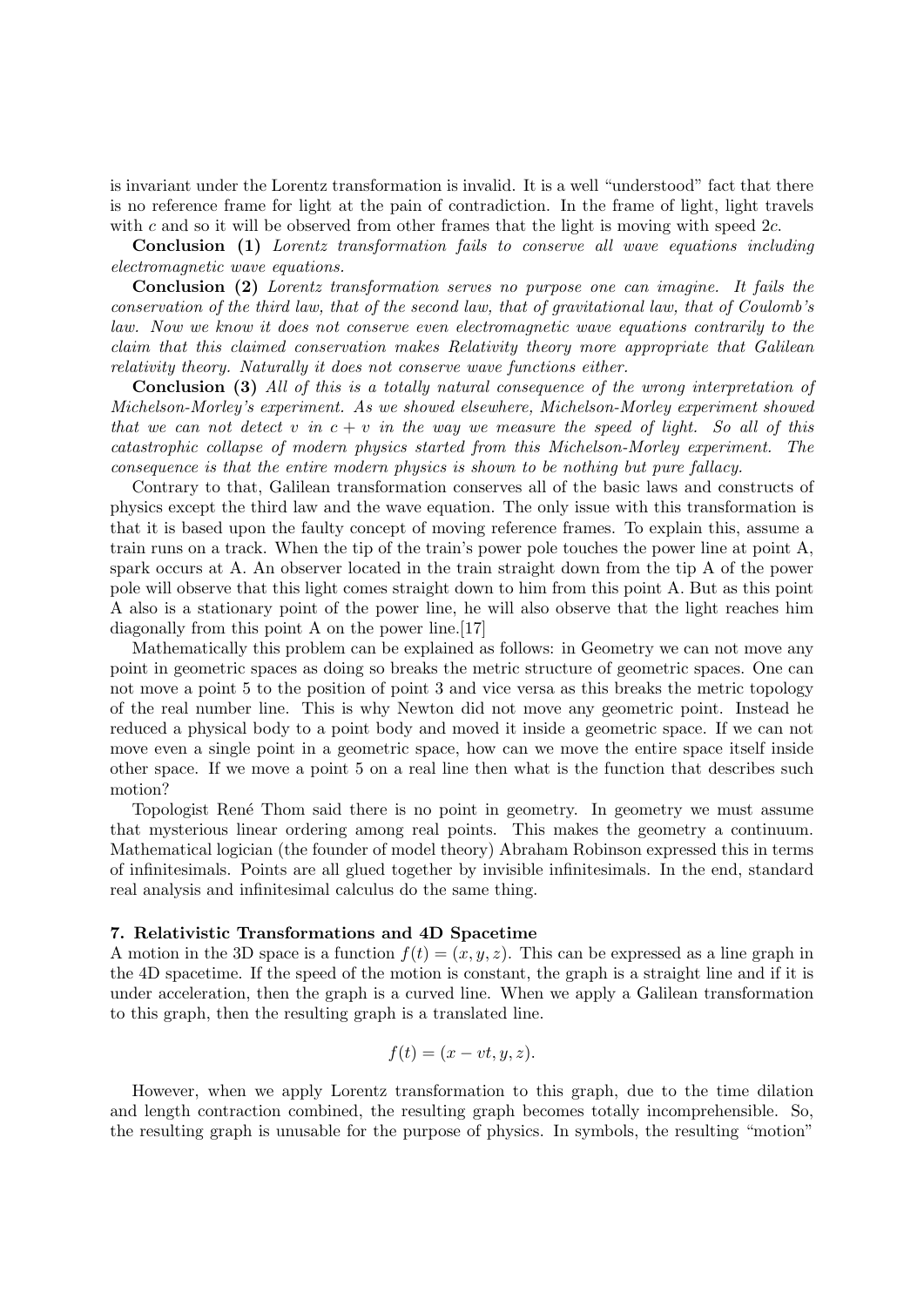becomes the graph of

$$
f\left(\frac{1}{\sqrt{1-(v/c)^2}}\left(t-\frac{vx}{c^2}\right)\right)=\left(\frac{1}{\sqrt{1-(v/c)^2}}\left(x-vt\right),y,z\right).
$$

This is totally expected as under the Lorentz transformation time and space coordinate are interdependent. No mathematician with proper training will venture into this kind of "antimathematics" or "total mathematical nonsense".

#### 8. Dirac's Aether Theory

As we can see in the vortex theory, which we will discuss in the next section, the whole philosophy of aether theory is to "squeeze out" particles from continuum. At the most fundamental level, as the French topologist René Thom pointed out, this is impossible as it destroys the topology of the continuum. The difficulty the classical aether theorists had is naturally expected because of this nature of continuum.

Dirac was the first who managed to "create" this paradigm upon the quantum field which is the quantization of classical field using the mathematical tool of Fourier expansion.[10] In this method, he did not create a geometric point as the quanta. He created a finite approximation of infinite Fourier expansion as a particle. So, his particles are infinitary objects described by waves.

All of this grand project started with a new theory of photons, Planck's "theory" of photons, which Planck himself did not take seriously and presented as a pure mathematical convention coming from graph fitting as the last resort to resolve the mystery of the blackbody radiation. He presented an argument that if we accept that the minimum energy carried by the electromagnetic wave is  $hf$ , where f is the frequency of the wave and h is a constant, which is now called the "Planck constant", the infamous blackbody radiation problem is resolved. So, he proposed that the light wave of frequency f carries waves as  $nhf$ , where n is a natural number.

Under the assumption that the speed  $v$  of light in vacuum "without conducting current" is constant c, which came from Maxwell's theory of electromagnetism, Einstein concluded that the mass of Planck's particle (photon) must be 0 to avoid the relativistic energy

$$
e = mc^2 = \frac{m_0}{\sqrt{1 - (v/c)^2}}c^2
$$

of photon become undefined (or diverge) where  $m$  is the rest mass of the photon. With this yet another convention the energy equation for photon becomes

$$
e = 0/0 = hf.
$$

Einstein wrongly thought that "as 0/0 can be any number this equation is justifiable."

**Remark (11)** Einstein thought as  $0/0$  is equivalent to  $0x = 0$ , and for the latter x can be any number, 0/0 can be any number and he chose it to be hf. The former involves division by 0, which is not allowed, and the latter does not involve it.

Unfortunately as discussed above and many other places, this leads to yet another contradiction. The relativistic energy equation  $e = mc^2$  leads to the famous relativistic energymomentum relation  $e = \sqrt{(cp)^2 + (m_0c^2)^2}$  which in turn leads to the following contradiction

$$
e = \sqrt{(cp)^2 + (m_0)^2 c^4} = cp = \frac{m_0 vc}{\sqrt{1 - \left(\frac{v}{c}\right)^2}} = \frac{0}{0}c^2 = c^2 hf = hf.
$$

Logically speaking the real problem with the Planck-Einstein photon theory is that the blackbody radiation problem was an empirical refutation of the classical electromagnetic field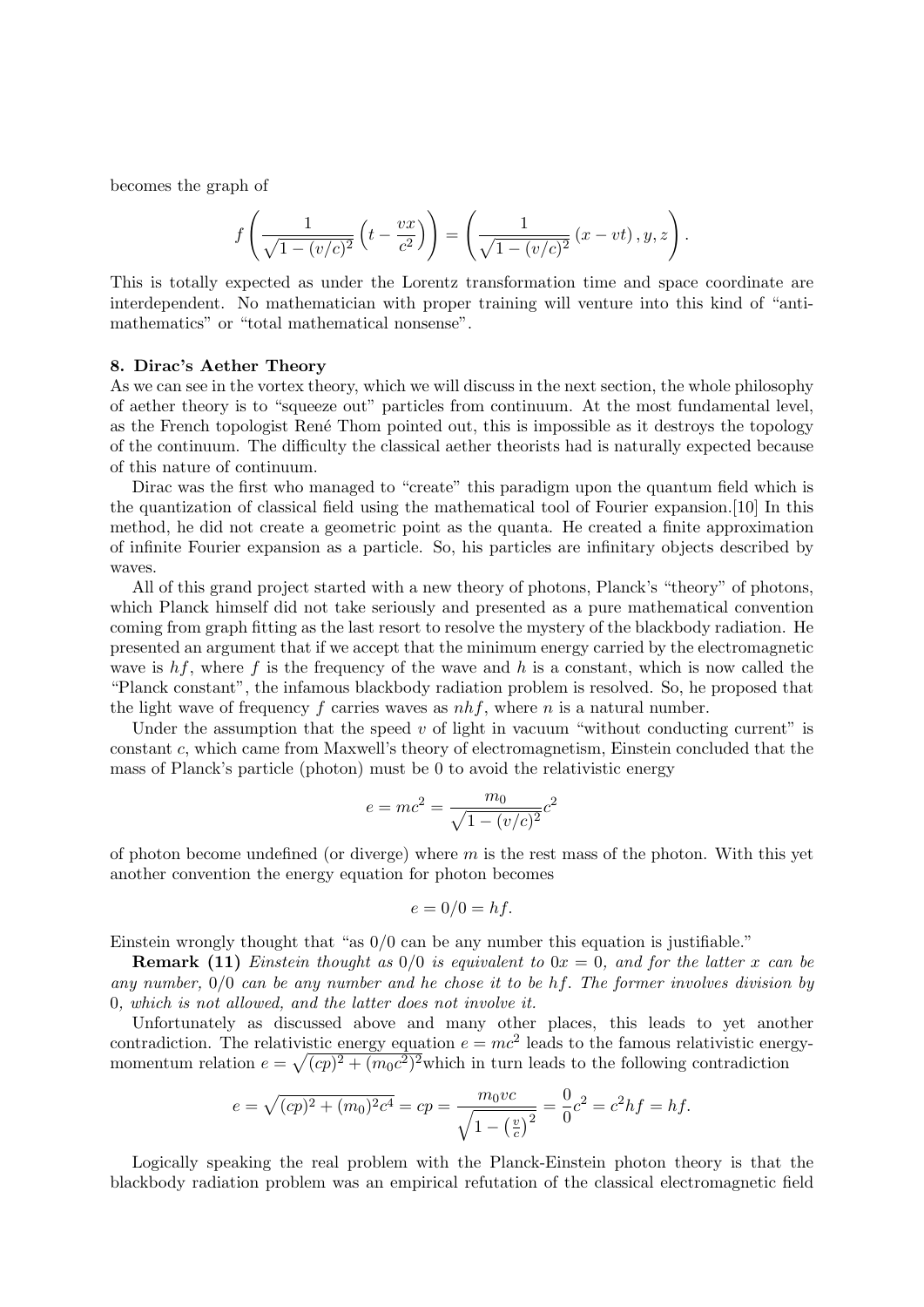theory of Maxwell. "The convention Planck and Einstein presented, which turned out to be invalid after all as we have shown, did not repair the deficiency of Maxwell's theory." No change was made in Maxwell's theory after the Planck's proposal. So, "they combined these two mutually contradicting theories together to have a theory that makes opportunistic choice." When it comes to most of the classical part of electromagnetic issues, they use the original Maxwell's theory and when it comes to the issue of the light waves, they choose Planck-Einstein addition, which contradicts Maxwell. They have no idea about the logical issues here. Maxwell's theory still proves the prediction on the blackbody radiation which contradicts the experiment. So, the resulting theory obtained by adding the Planck-Einstein equation is still inconsistent. Moreover, the above mentioned  $e = hf = c^2hf$  makes the resulting theory inconsistent. This very culture which proclaims that mathematics is just a language created this kind of utterly embarrassing situation leading to the dead end of the entire discipline. "Theoretical physics has become relevant only to popular science of space traveling." That virtually nobody cared about the passing of Hawking, the second Einstein, really reflects the crisis physics community is facing.

Going back to Dirac, he of course knew nothing about this fatal error of Planck-Einstein. He believed in it. But Dirac was rightly unhappy with the ad hoc nature of the process of obtaining the equation  $e = 0/0 = hf$ . He concluded that getting photons from electromagnetic wave equation is the wrong thing to do. Instead, he presented the photons through Fourier expansion of the vector potential. In this way, he managed to obtain a richer theory of photons. Moreover, deducing photons through Fourier expansion of vector potential lacks in ontology. Also, the quantization of the charges and currents in the Maxwell's theory remained to be redone.

Dirac's "solution" to the problem of correct quantization of charges and particles is to rely upon the Schrödinger wave equations. He found it impossible to "quantize" charges and particles as they are already particles. According to the basic principle of wave-particle duality, namely de Broglie relation, "quantum particles" must come from waves. So, he first converted particles such as charges into the Schrödinger wave equations. Instead of going through von Neumann's quantization, Dirac used Fourier expansion of the solutions of the wave equations to create quantized particles. Particle interactions are done through the interference of the wave equations derived from the particles. Through this process Dirac obtained more variety of particles and more interesting operators on particles such as the annihilation operators.

Unfortunately, as we have discussed in the section "Is Schrödinger Wave Equation" Realtivistic?", Schrödinger's wave equations are not relativistic, meaning that they are not invariant under the Lorentz transformation in general. This means that the claim of Dirac that his new theory of Quantum Electrodynamics is relativistic is false as his quantization uses Schrödinger's wave equations. To make the matter even more confusing, Schrödinger's wave equation was obtained by applying de Broglie relation to classical Hamiltonian theory of particles and this relation is relativistic upon the assumption that the wave of de Broglie is relativistic (meaning Lorentz invariant). That Schrödinger's wave equation is not relativistic is because Schrödinger misunderstood what de Broglie did. Schrödinger used de Broglie relation to convert classical Hamiltonian energy equation into a wave function. De Broglie did not associate a particle to a wave equation however. Indeed, what he did was the opposite. He associated a particle with relativistic energy and relativistic momentum to waves. His wave-particle duality is a one way association. Moreover de Broglie had to assume that the wave equation in his theory has to be relativistic, meaning that it is invariant under the Lorentz transformation. For such a relativistic wave equation, he associated a particle with energy and momentum.

In this way, the so-called wave-particle duality as per Schrödinger is fundamentally flawed, putting the invalidity of relativity theory aside.

After all, as the relativity theory is inconsistent, there is no point in considering whether Dirac's theory is relativistic or not.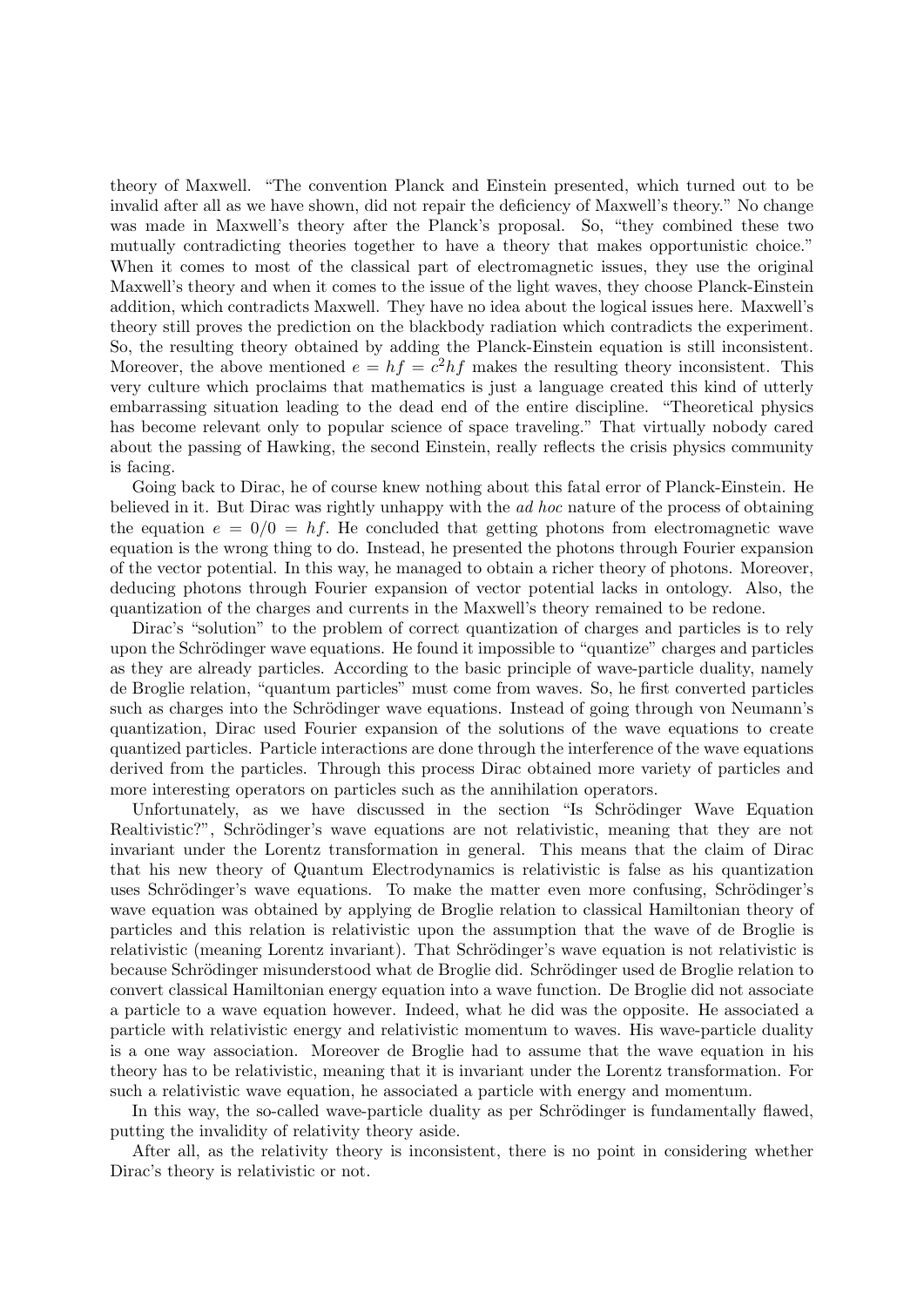Moreover, Dirac quantized electromagnetic fields, which are not physical reality but a "modality", through Fourier expansion to obtain photons. This makes his photons suffer from the same conceptual obscurity as Planck-Einstein's photons, which are also the product of quantizing (in a different way) electromagnetic waves which are "modal" waves.

Regarding Feynmann's Quantum Electrodynamics, despite some improvements such as leaving Hamiltonians behind and moving into the Lagrangian, this theory did not resolve the problem associated with Schrödinger's wave equations discussed just above. Indeed, it is rather difficult to point out what his contributions are. Maybe it is the path integral which made calculation a little easier. However, this is a negligible issue mathematically.

Gordon-Klein's "quantization" of invalid relativistic energy-momentum equation of Einstein does not offer any solution to this fundamental problem that Schrödinger's wave equation is not relativistic. Replacing relativistic energy variable and relativistic momentum variable with energy operator and momentum operator in the faulty relativistic energy-momentum relation is not what we should call quantization. What we see here is a typical "opportunism" inherent in empiricism.

After all, we have some major questions regarding this enterprise of Quantum Physics leading to Quantum Electrodynamics.

- (i) There are way too many concepts of quantization. Namely, Planck-Einstein quantization of electromagnetic waves, de Broglie's quantization of associating "relativistic waves" with a particle with momentum and energy through analogy between the transformation of relativistic waves and transformation of energy-momentum, Schrödinger's quantization of converting classical particle equations into wave equations using de Broglie's relation, Dirac's quantization of electromagnetic fields through Fourier expansion, Dirac's quantization of "particles" expressed as Schrödinger wave equations through Fourier expansion, Gordon-Klein's quantization of Einstein's energy-momentum relation, etc. There is no study of their relations at all.
- (ii) To make the matter worse, de Broglie's quantization, which plays key roles in many quantizations as listed above is not properly understood. His quantization works only for relativistic waves that are invariant under the Lorentz transformation. As the momentumenergy of de Broglie particle is related to the transformation of relativistic waves only through analogy, we can not find a way to obtain a wave that is relativistic and represents the original particle. As Schrödinger's wave was created using this obscure de Broglie relation, the validity of it is highly questionable. This makes Dirac's quantization of Schrödinger's wave questionable.
- (iii) When it comes to Gordon-Klein equation, which is accepted as an alternative to the failed attempt of making Schrödinger's wave mechanics relativistic, this is an attempt to "quantize" a relativistic relation in an unprecedented way. Does replacing classical variables with corresponding Hermitian operators make the classical theory quantum? If so, why do we have to go through all of this confusing process of quantization which left us even more confused?
- (iv) Asking these questions was discouraged and physicists were asked to experimentally verify the predictions of these incoherent theories where the core discussion is based only upon analogy and wrong assumption that Schrödinger's wave equations are relativistic. On the top of it, as Quantum Theory is inherently probabilistic the so-called experimental verification is highly compromised. It was done as the statistical calculation of standard deviation. So, the claimed accuracy of the terribly expensive experiments on particles is verified in the same way we evaluate the accuracy of the prediction of the life span of automobiles. This is the state of the "most advanced" theory of physics.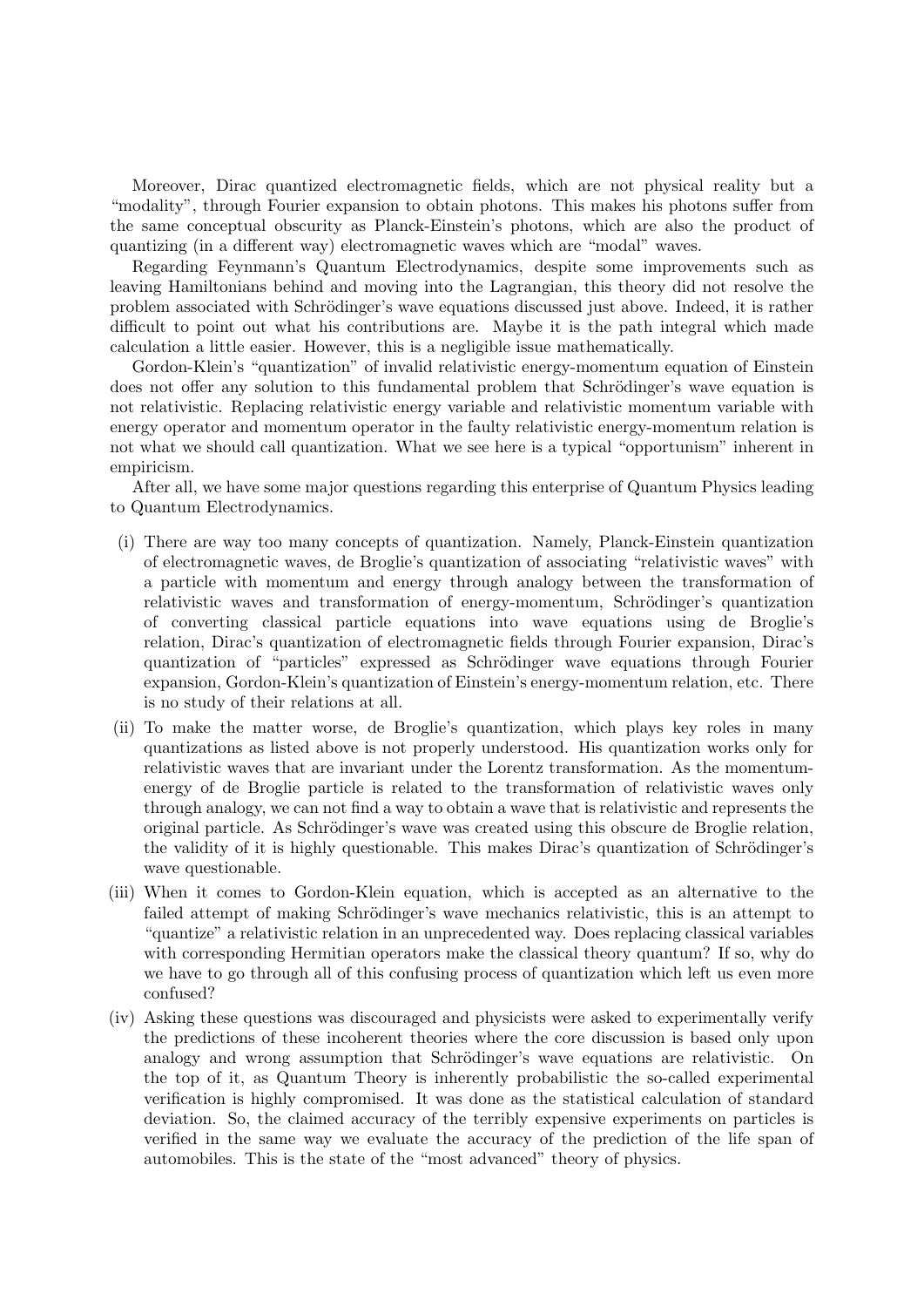Regarding (iii) above: The Gordon-Klein equation does not conserve probability, which is one major requirement imposed by the usual interpretation of quantum mechanics. Quantum mechanics interprets the square of the modulus of a wave function's amplitudes as probabilities. For that reason, Schrödinger's equation was made to make sure that the coefficients of wave functions were normalized at every point in time. This unfortunately is not the case for the Klein-Gordon equation. Needless to say, it cannot thus be seen as a valid replacement for a relativistic version of Schrödinger's equation. In order to conserve probability, a time evolution equation needs to satisfy the following condition with regards to a wave function

$$
\int \left| \psi(x, t)^2 \right| dx = 1
$$

Furthermore, as the conservation must hold at any point in time, it has to be independent of time evolution. This is to say that the Gordon-Kein equation must satisfy the following equation as well

$$
\frac{\partial}{\partial t} \int |\psi(x, t)^2| \, dx = 0.
$$

Now consider the Gordon-Klein equation

$$
\frac{1}{c^2} \frac{\hbar^2 \partial^2}{\partial t^2} \psi(x, t) = (\hbar^2 \nabla^2 - m^2 c^2) \psi(x, t).
$$

Since it involves the second derivative with regards to time, it is clear that the first derivative term in the probability conservation expression will in general not disappear. Hence, the expression will not produce the required value 0 and therefore the Gordon-Klein equation clearly does not describe the probability wave that the Schrödinger equation describes.

After all, the most important issue is that relativity theory as per Einstein is false and there is no point in trying to make classical theories relativistic. Classical theories such as the theory of electromagnetism have their own problems. Relativity theory is a wrong answer to the problem of classical electromagnetic theory. Considering the fact that relativity theory came from the wrong interpretation of the Michelson-Morley experiment, the entire project of Quantum Theory must be terminated.

## 9. Classical Aether Theory

Classical aether theory proposed by Descartes is yet another example of a continuum medium producing atoms (particles) through type lowering. Here, a vortex which is a substructure of the universal medium aether is supposed to be the atom which will induce the inter-atomic forces. We do not know how far we can push this idea as from the start this idea fails at the pain of contradiction. Here is a brief discussion on the basic idea of Descartes regarding aether theory:

- (i) Proposition: "No empty space can exist therefore space must be filled with matter." Descartes is saying that there is no such thing as geometric space such as 3D space then. As Newton made it clear, no matter what we place in a geometric space, the space itself is a geometric space. Otherwise we cannot even define a motion which is, as Newton said, a function from time to space. The other way of nailing this absurd dogma is that by saying "space must be filled with matter" he is already assuming that space is a container that can be empty. Yet he is claiming that such thing does not exist.
- (ii) Proposition: "Each part of this matter is inclined to move in straight paths, but because parts are close to each other, their interaction makes every part make circular motion. Each part making this circular motion is called vortex. They are often called "atoms". Descartes also assumes that rough matter resists the circular movement more strongly than fine matter."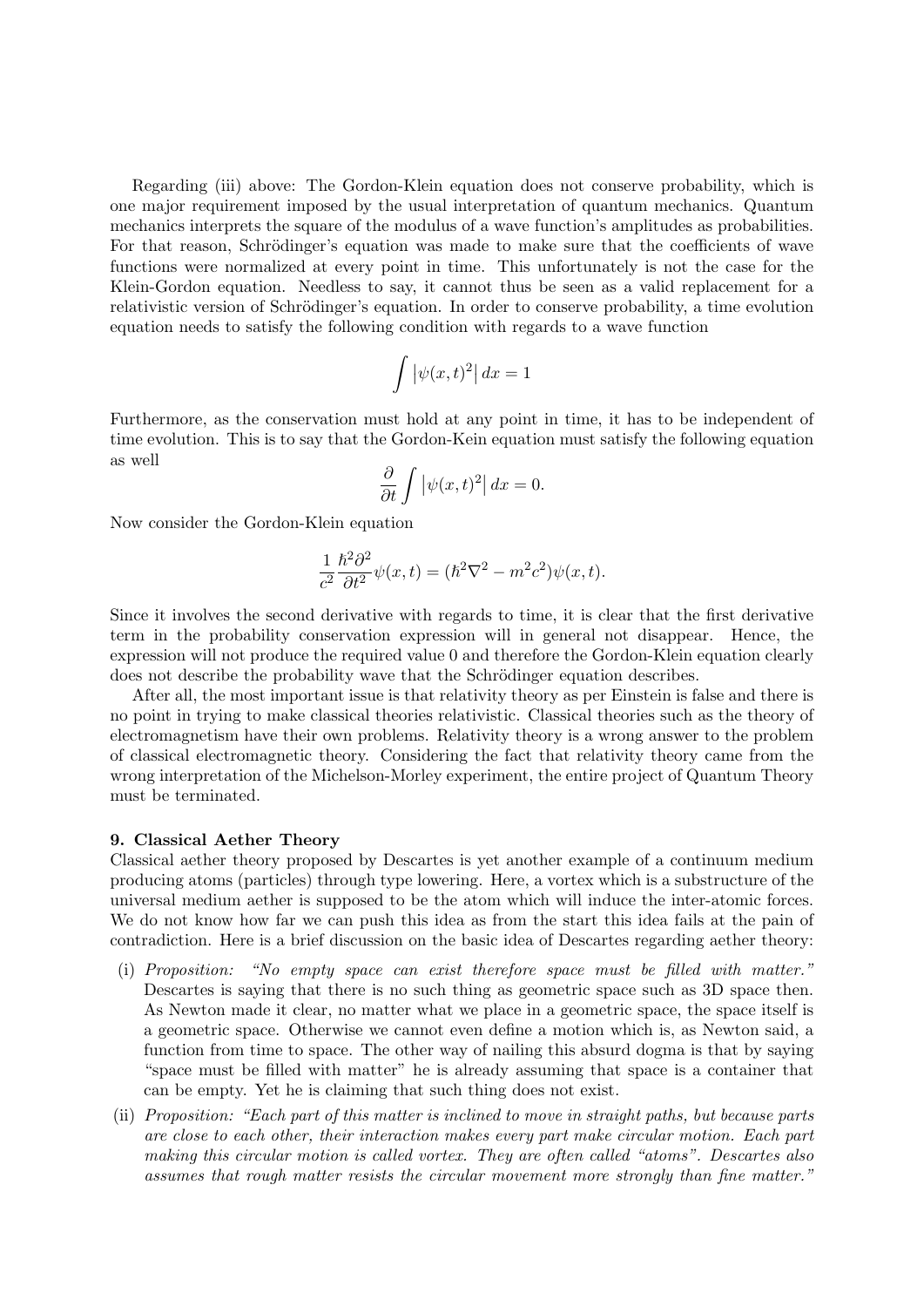It appears that just this claim requires a massive physics. This requires a fully developed and articulate theory of fluid. It is very clear that the theory of fluid should be something much more involved than a particle based dynamics. In fact, we have a serious problem with the transition from particle dynamics to fluid dynamics. It is becoming clearer and clearer that fluid dynamics is a very different theory from particle dynamics. So, it appears that before we venture into aether theory we must have a solid understanding of what fluid mechanics is about. We certainly have not a clear idea about fluid dynamics and its relation with particle dynamics.

(iii) Proposition: "Due to centrifugal force, matter tends towards the outer edges of the vortex, which causes a condensation of this matter there. The rough matter cannot follow this movement due to its greater inertia—so due to the pressure of the condensed outer matter those parts will be pushed into the center of the vortex. This inward pressure is gravity." There is no such thing as centrifugal force. This is why this force is called a "fictitious" force. This is a good example of how the violation of the Principle of Relativity of Galileo occurs when we consider reference frames that are under acceleration. This is simply why we do not allow reference frames under acceleration. The effect of the so-called centrifugal force appears only when we consider an object floating inside a container which is rotating about a centre of the rotation. This body tries to stay where it is when the centripetal force pulls the container down. If a body is fixed to the body of the orbiting container, it will not feel any centripetal force. After all this kind of situation is not theolizable as the classical particle dynamics does not allow us to consider things like orbiting container which has an "inside space". To be precise, every object must be a point object in classical dynamics. It may be too limited but there is no other way to theorize the situation. For the sake of sanity, Newton removed all situations that are not to be dealt with mathematically. Tragically his "successors" did not see what he did. He really knew what he was doing. He was a great "improvement" to all of his successors.

Upon the ideas of Descartes, Huygens presented a more "articulate" vortex theory. The following is a short discussion upon his work:

- (i) Proposition: "He assumed that the free moving aether particles are pushed back at the outer borders of the vortex and causing a greater concentration of fine matter at the outer borders of the vortices. This causes the fine matter press the rough matter into the center of the vortex." It is not clear how this distribution of the fine matter (aether particles) will occur. This argument requires a full theory of particle-based fluid mechanics. It requires a very advanced theory to explicate this process. It is hard to believe that in the 17th century, they had this kind of theory. More fundamentally, due to the very concept of fluid, particle-based fluid is untenable. Particles and fluid can not be unified. The former is discrete and the latter is continuum. As the space is a continuum, no matter how hard we pack particles, we still have empty spaces in between packed particles. Of course, no theoretical physicist ever understood this nature of continuum. The mathematics they learn as the language for physics will not help them to understand this kind of very deep structure of continuum. Nonetheless, these mathematical facts force aether theorists to accept that particle-based aether does not exist. The only aether we can think of must be continuum fluid. Clearly Einstein had not this mathematical background to understand this issue. Neither did Hawking. He "understood" Gödel's Second Incompleteness about a decade ago.
- (ii) Proposition: "According to Huygens the centrifugal force is equal to the force, which acts in the opposite direction of the centripetal force." Again, this claim needs a fully developed fluid theory. His definition of centripetal force and centrifugal force are different from standard Newtonian version. Newton's version is simple and clear. There is no such thing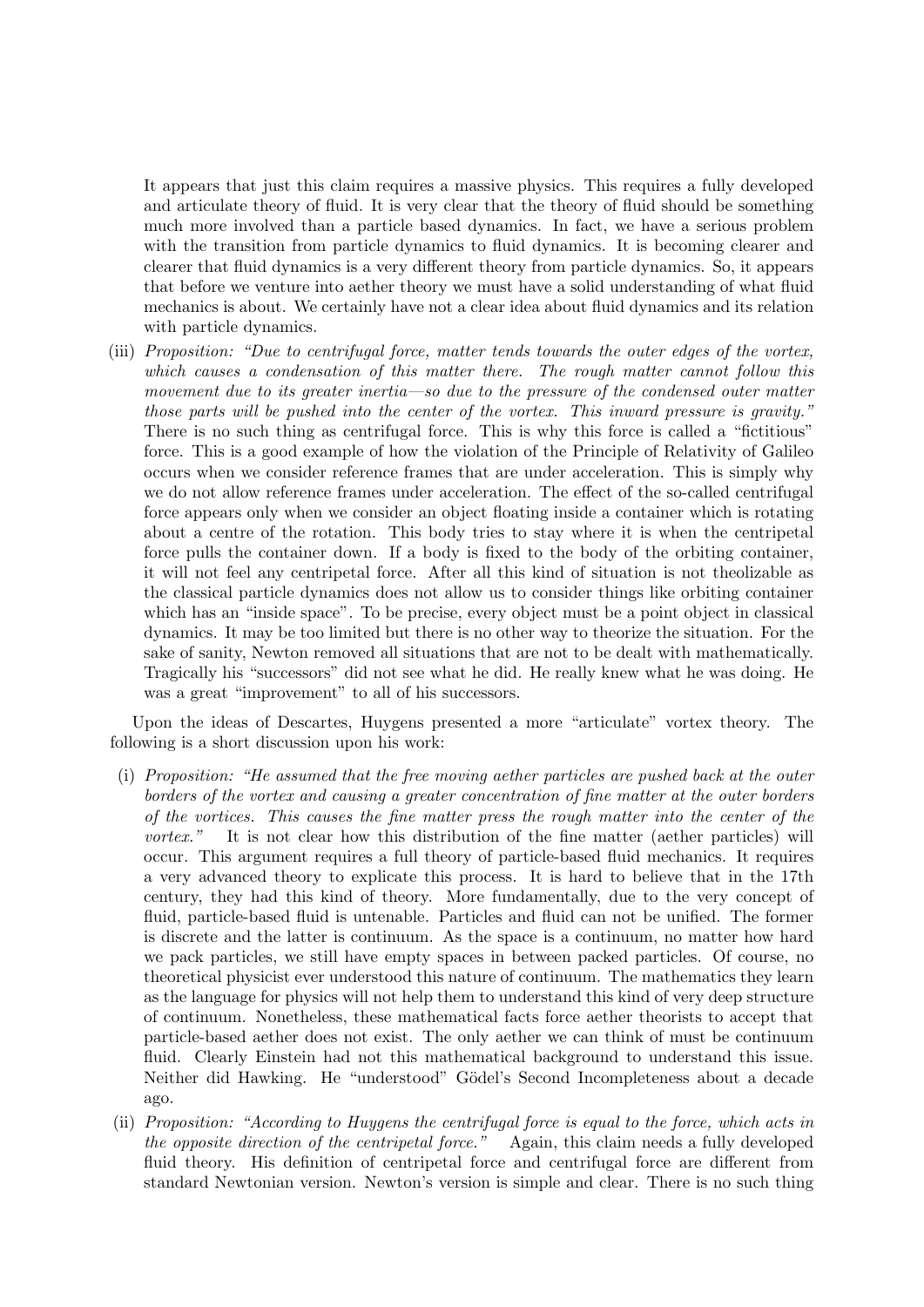as centrifugal force. It is a misunderstanding of the fact that a free body inside a container will remain where it is despite the motion of the container under acceleration. So, there is no such thing as centrifugal force. It is categorized as a fake force (fictitious force). This "force" came in as Newton's successors misunderstood Newton's theory and included the reference frame.

- (iii) Proposition: "He also assumed that "bodies", whatever they may be, must consist mostly of "empty space" so that the aether can penetrate the bodies." He assumed that there is no such thing as empty space. Moreover, there is no definition of a body.
- (iv) Proposition : "He further concluded that the aether moves much faster than the falling bodies." A more fundamental question is what is causing the motion of aether (aether particles) such as fine matters and rough matters? The same question can be asked about the issue of the motion of bodies.
- (v) Proposition: "His theory could not explicate Newton's Law of Gravity, the inverse square law. Huygens tried to deal with this problem by assuming that the speed of the aether is smaller in greater distance." Again, the same problem as above. We do not know what is the speed of aether until what causes the motion of aether.

Overall judgment on Huygen's aether theory is that it failed to explicate the dynamics of aether itself. It appears that it is something even more complex than what we know as fluid dynamics. This fluid dynamics is a derivative of Newton's dynamics with great compromises. Fluid dynamics is continuum dynamics as fluid is a continuum. So, a lot of compromise had to be made in order to develop fluid dynamics. For example "pressure" is a highly questionable derivative of Newton's force as a vector. In dynamics, force is applicable only to a point matter because force is a pointed arrow. But they had to extend this concept to not a point but to an area or to a volume, going backward of the direction Newton took to make physics possible which is to reduce a continuum body to a point body. But after all, this compromise and Newton Mechanics combined created fluid dynamics. So, it is hard to believe that one can frame a theory of aether without using Newton's mechanics as it was the case with Fluid Dynamics. They had to use Newton's Dynamics in a very twisted way to frame the theory of fluid. The original aether theory was developed during the time when Logicism was suppressed as the "funding philosophy of middle ages cosmology". It is karma that this disrespect of logic is now haunting theoretical physics which is going through a devastating crisis. Contrary to that, logic is now opening up a new world of science that is more articulate and that produces more contribution to humanity than obsolete theoretical physics which had little respect towards logic. Readers may ask why logic in physics. The answer is that logic rules in any human intellectual activity. This is the most fundamental tenant of human intelligence.

We have discussed the difficulty in producing continuum dynamics (fluid dynamics) from particle dynamics of Newton. Of course nobody with the right mindset will try to produce particle dynamics from fluid dynamics in traditional world of physics. Aether theorists seem to be the only exceptions. In this theory they start with a super fluid structure called aether and induce particles called atoms from the aether. This is yet another example of type lowering taking place in theoretical physics as the fluid is a continuum made from points. So, the trouble associated with the type lowering manifests itself in any aether theory.

The above notwithstanding, as we discussed above, Lorentz transformation fails to conserve the most fundamental laws of physics such as the law of gravity and the Coulomb's laws, while Galilean transformation conserves them. This was never noticed until now. Why? As we have shown, the reasoning for this failure of invariance is strikingly simple. It is because the introduction of force fields such as gravitational field and electromagnetic field presented a simpler and convenient "short cut" in the fiction for the nasty nonlinear problems of the gravitational force and electromagnetic force. Maxwell was compelled to drop his aether theory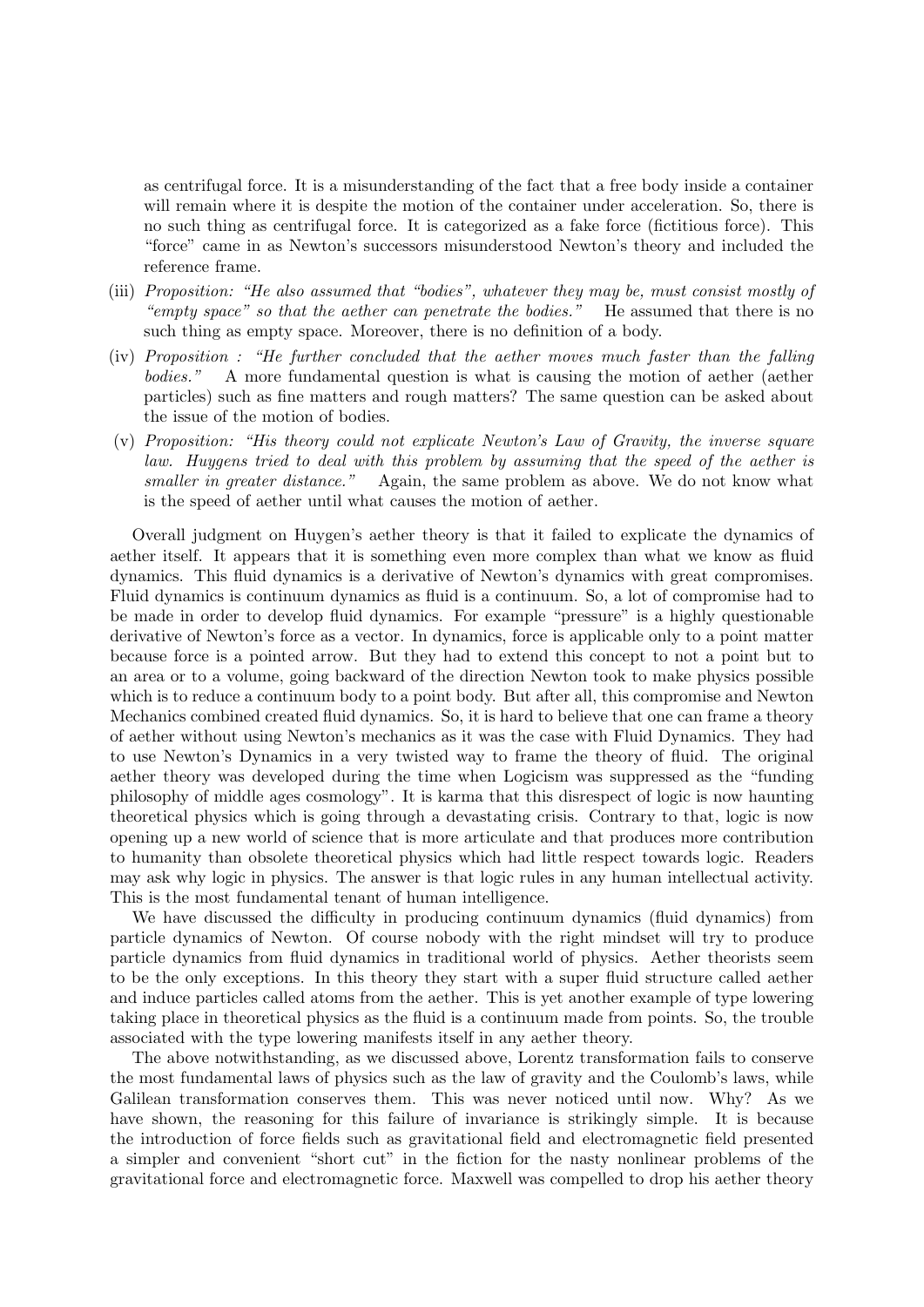and accept the field theory for electromagnetism by Heaviside and Hertz as a shortcut to the problem of nonlinearity. What is ironic is that field theories are examples of aether theory.

# 10. Type Lowering in Mathematics

The problem of type lowering which we discussed in the preceedings in the context of theoretical physics also appeared in mathematics in more acute forms. We will discuss some of them here.

# 10.1. Scott Model of Lambda Calculus [28]

Church developed a symbolic reductional calculus called  $\lambda$  -calculus which described the theory of applying a function of one variable to another such function. By defining natural numbers as a special collection of such symbolic functions, he simulated universal Turing machine showing that his calculus has the same computational power as that of Turing machines. But since its invention, this formal calculus needed a proof that this reductional calculus is consistent. Dana Scott presented an interpretation of this symbolic calculus by considering a set equation

$$
D = [D \to D]
$$

where the right hand side represents the set of all functions from the set  $D$  to itself. It is a well know fact that for any set D,  $[D \to D]$  is larger than D. So, Scott introduced a complete lattice structure and restricted the elements of  $[D \to D]$  to order continuous functions. In this way he manage to cut down the size of  $[D \to D]$  and establish a complete order isomorphism between the left side and right side of the above equation, presenting the "first model of  $\lambda$ -calculus". This success came with a price to pay. Now we identify a natural number to an element of  $D$  which is infinitary. Therefore in his calculus we can not decide if two natural numbers are equal. In the model of Scott, if a term is reducible to another term, semantically, there are many terms which are not syntactically the terms which represent natural numbers but we can not find that using the syntactic reduction of the calculus. Logicians call this kind of natural numbers recursive natural numbers.

# 10.2. Universal Set Theory CFG Consider the solution of the following set equation

$$
S = [S \to T]
$$

where T is the truth value set  $\{true, false\}$ . Unfortunately this equation has no solution as the right hand side again is larger than the left hand side. Russel presented this problem as the famous set as one (left side of the equation) and set as many (right side of the equation) paradox. This tells us that the claim that a set can be fully described by its characteristic function is not correct. This is yet another paradox of set theory. The method Scott developed to solve  $D = [D \to D]$  gives us a solution as the collection of order continuous functions. But it is a well known fact that sets as characteristic functions in mathematics are not "order continuous" though they are "order monotonic". So, we have to solve the equation as the collection of order monotonic functions from S to T. Apostoli and Kanda  $\vert 3 \vert$  find a solution as a set of monotonic functions from  $S$  to  $T$ . In this way Apostoli and Kanda obtained the first consistent universal set theory which has the set universe  $S$ . But this set theory, called CFG, has a drawback. CFG cannot identify two sets on the basis of the "extensional identity" which says that two sets are equal if and only if they are made of exactly the same member sets. The so-called Axiom of the Extensionality fails. It is replaced by the Axiom of indiscernibility which says that two sets are equal if and only if they belong to exactly the same members of S. The loss of extensional membership relation makes it unusable in the mathematics for working mathematicians. This is yet another price we pay for the type lowering.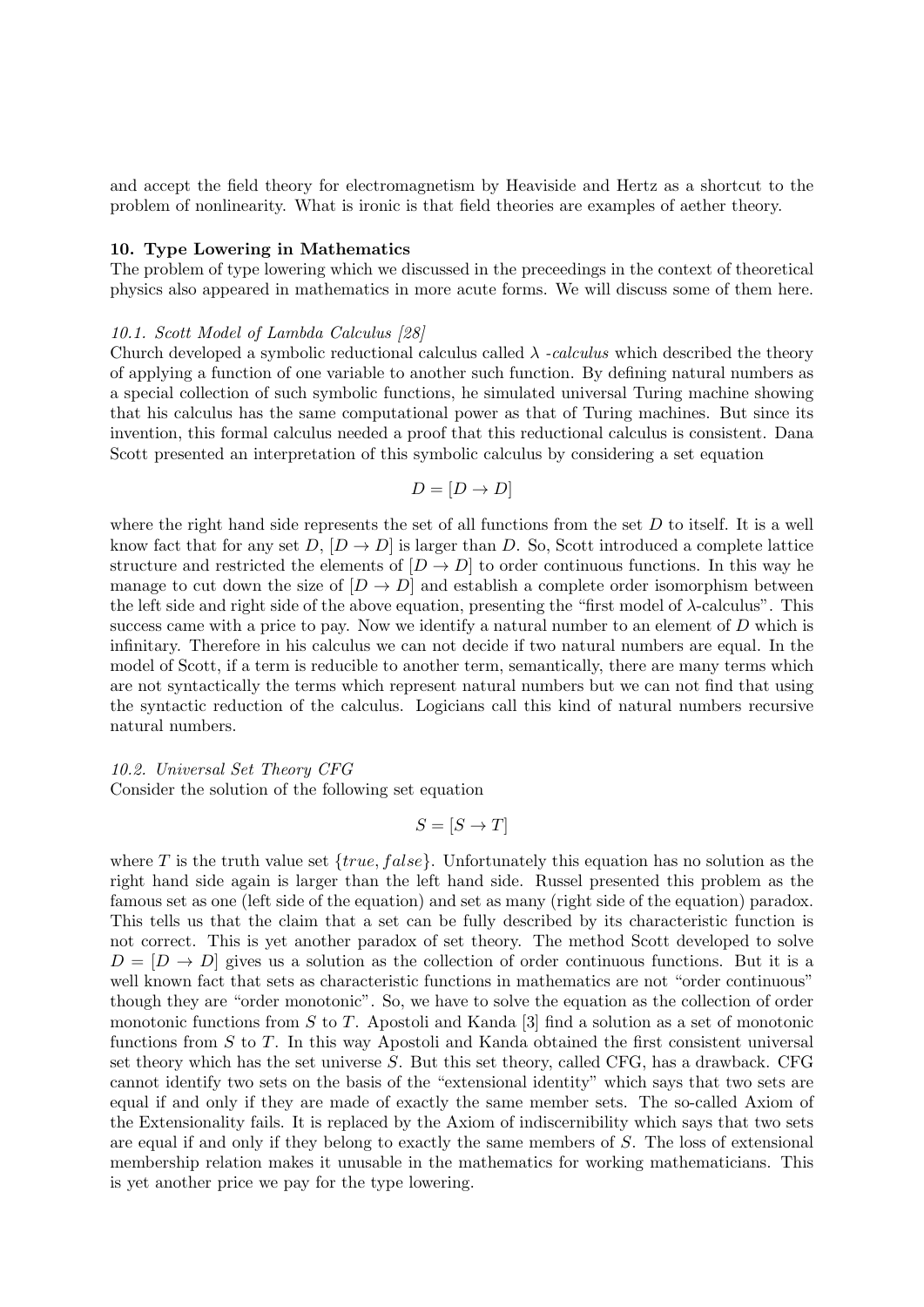## 10.3. Type Lowering in Recursion Theory [25]

Recursion theory is a branch of mathematical logic developed by G"odel in which we define computable partial functions of natural numbers as functional programs over natural numbers. Using Turing machines, Gödel showed how to calculate a natural number which uniquely represent a functional program as a natural number. This process is called Gödel numbering of partial recursive functions. This process certainly is a type lowering from the type of computable functions to natural numbers. Here each computable function will be represented by infinitely many natural numbers each of which represents a functional program that computes the computable function. This implies that there are infinitely many recursive programs for each computable function. However, at the pain of contradiction, given two natural numbers, we can not computationally decide if the functions by these two numbers are the same or not. So, we loose the identity of computable functions.

## 11. Type Lifting in Mathematics and Particle Based Physics

Understanding all of these fundamental difficulties the top down approach creates, mathematicians took the bottom up approach as a better methodology for building mathematical theories. A good example is the development of the theory of real numbers which virtually no physicists understand though they use real numbers. It goes as follows:

- (i) Natural numbers: closed under the operations  $+$  and  $\times$ .
- (ii) Integers: closed under the operations  $+$ ,  $\times$  and  $-$ .
- (iii) Rational numbers are precisely the fractions  $n/m$  of integers where  $m \neq 0$ : closed under  $+, -$ ,  $\times$  and  $\div$ . They are precisely the repeating infinite decimals.
- (iv) Irrational numbers are non repeating infinite decimals.
- (v) Real numbers are precisely the collection of all rational numbers and irrational numbers. Real numbers are also closed under  $+,-, \times, \div$ . Moreover, they are closed under bounded limit.

From this definition of real numbers we can prove that the real numbers are a "bounded complete ordered field." This is because the algebra  $(\mathcal{R}, +, -, \times, \div, \leq)$  is an ordered field with the linear ordering  $\leq$  and is closed under bounded limit. Here R is the set of all real numbers. The mentioned closure under operations properties can readily be proved except the bounded limit which requires a little bit of work.

This is a simplest way of developing the theory of real numbers so that we can develop it into calculus (mathematical analysis). It is unfortunate that in these days we do not teach theory of real numbers and calculus in this way. Relying upon intuitive naive over-simplistic understanding of "real numbers", they develop calculus replacing the concept of limit by "naive geometric intuition". Then they "explain" the formulas of calculus to be used for physics as a language.

This type lifting (or bottom up) approach is based upon the same philosophy of atomism in physics where the most basic physical entities are atoms and from atoms we build more complex physical entities.

## References

- [1] Anderton R 2007 private communication
- [2] Apostoli P and Kanda A 2006 Inconsistency of a Formal Theory, private circulation with Fefferman
- [3] Apostoli P and Kanda A 2009 Alternative Set Theories, Philosophy of Mathematics, ed A D Irvine (Elsevier-North Holand)
- [4] Bacon F 1620 Novum Organum
- [5] Bergmann P G 1942 Introduction to the Theory of Relativity (Prentice Hall)
- [6] Berkeley G 1710 A Treatise Concerning the Principles of Human Knowledge (Part I)